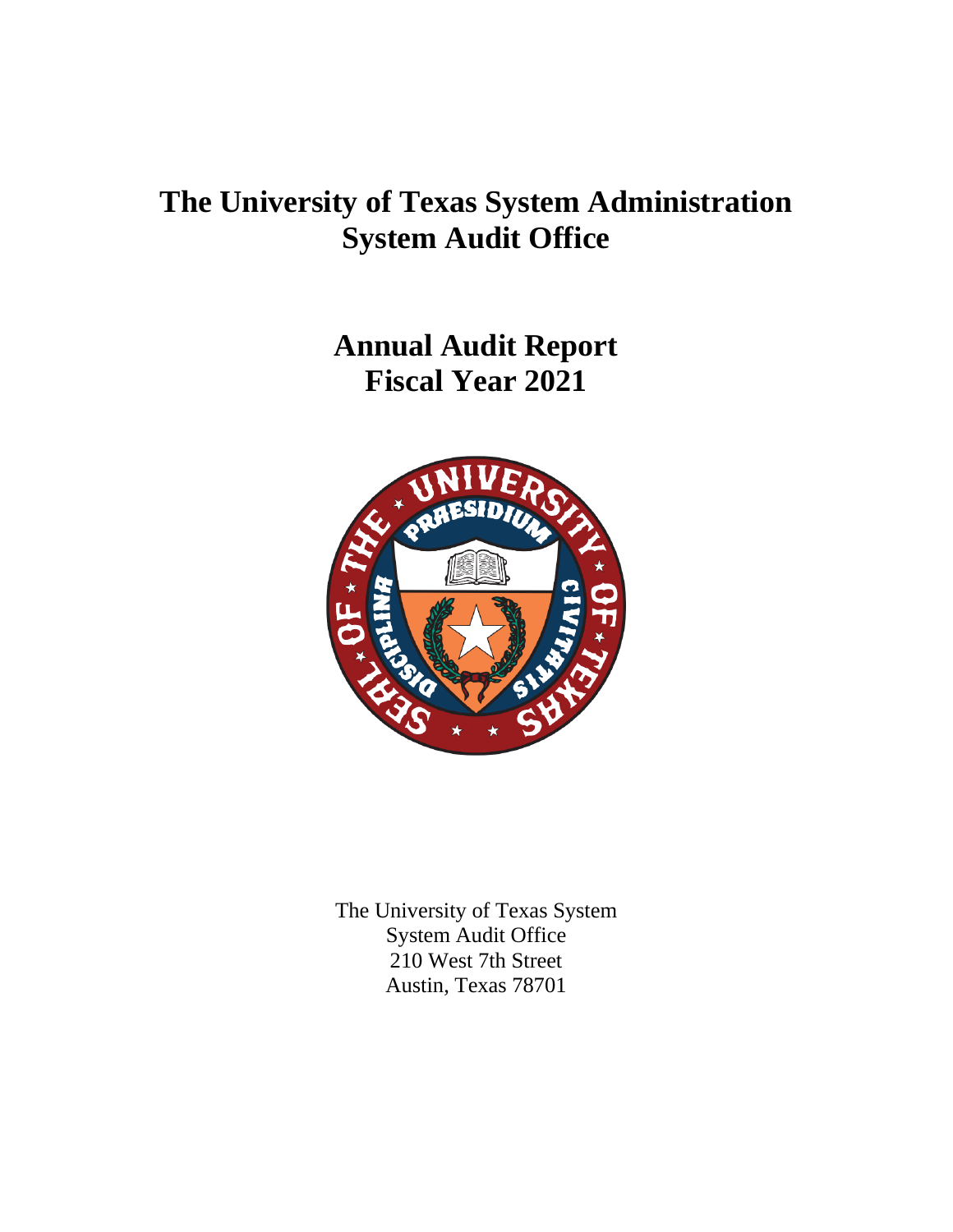

## **TABLE OF CONTENTS**

| I. COMPLIANCE WITH TEXAS GOVERNMENT CODE, SECTION 2102.015  1 |
|---------------------------------------------------------------|
|                                                               |
| III. CONSULTING SERVICES & NON-AUDIT SERVICES COMPLETED 9     |
|                                                               |
|                                                               |
|                                                               |
|                                                               |
|                                                               |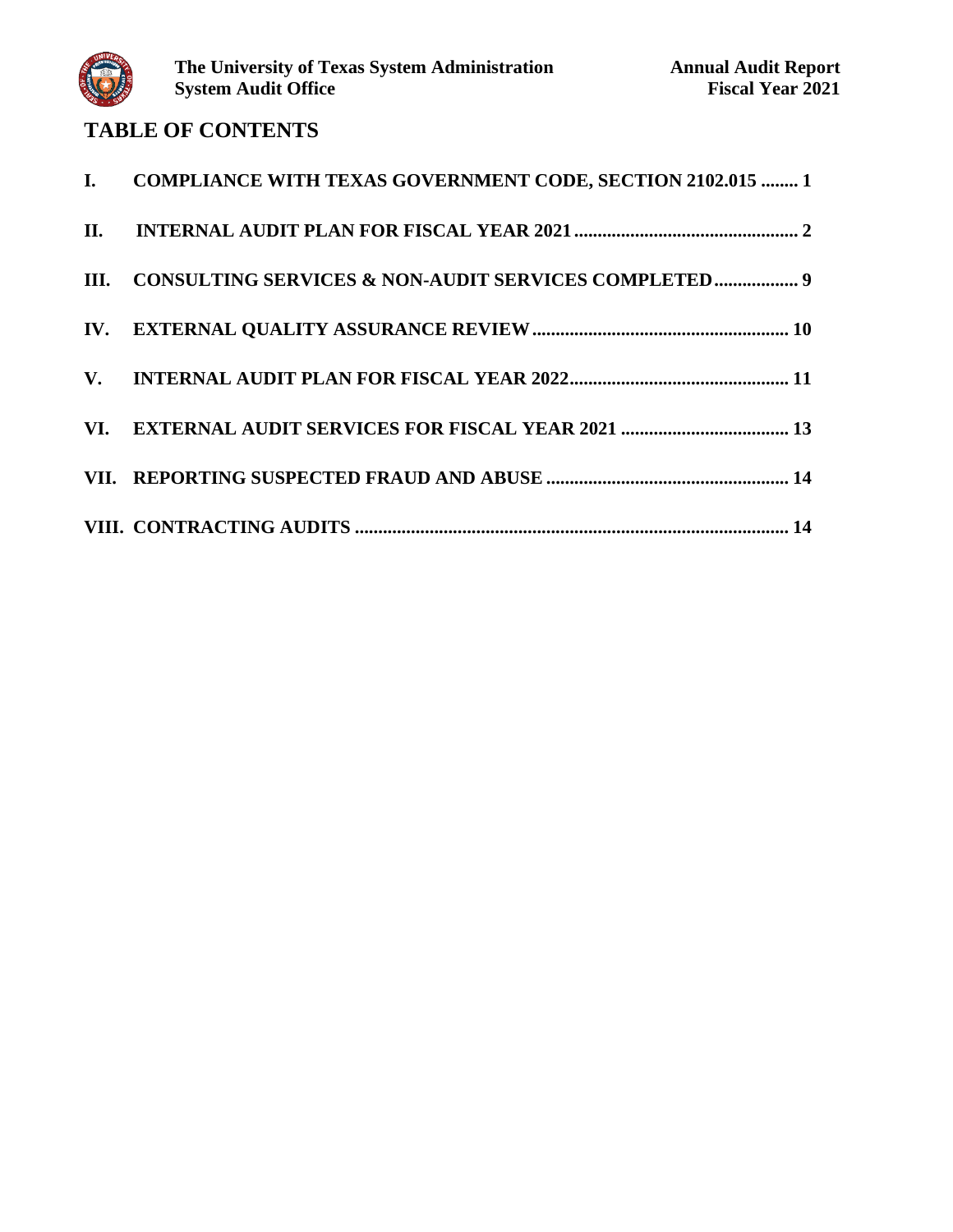<span id="page-2-0"></span>

#### **I. Compliance with Texas Government Code, Section 2102.015: Posting the Internal Audit Plan, Internal Audit Annual Report, and Other Audit information on Internet Web site**

The System Audit Office FY 2021 Internal Audit Annual Report, which includes its approved FY 2022 Annual Audit Plan (see Section V) and a summary of weaknesses/concerns and related actions taken resulting from the FY 2021 Annual Audit Plan (see Section II), can be found on the UT System website (specifically, the "Reports to State" webpage <http://www.utsystem.edu/documents/reports-state> , choosing "Annual Audit Reports" from the "Report Type" drop down menu). The annual report can also be found at [http://www.utsystem.edu/offices/system-audit/about-internal-audit.](http://www.utsystem.edu/offices/system-audit/about-internal-audit)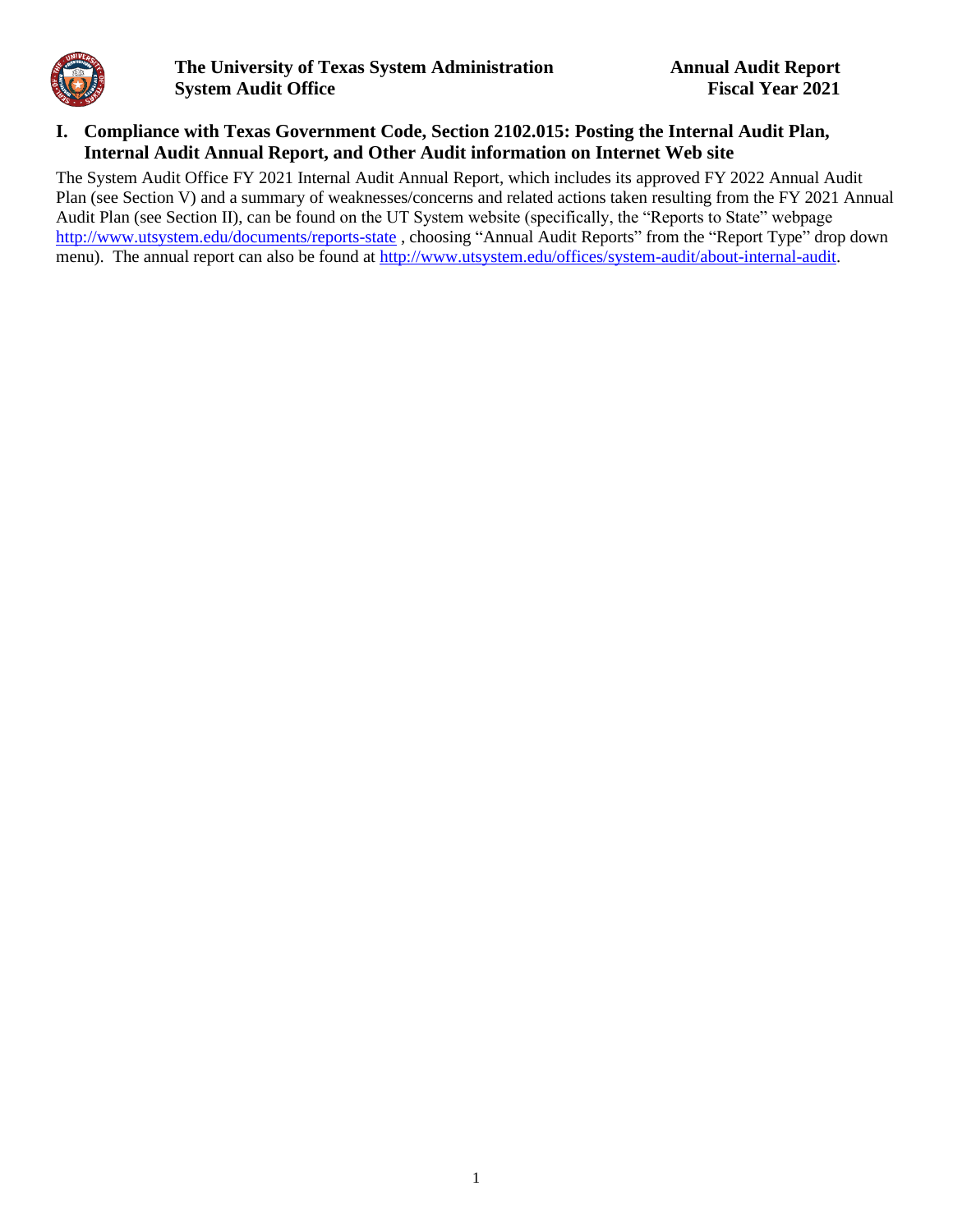<span id="page-3-0"></span>

## **II. Internal Audit Plan for Fiscal Year 2021**

| FY 2021 Audit Plan - Engagements                                                                          | <b>Status of Plan</b> |
|-----------------------------------------------------------------------------------------------------------|-----------------------|
| <b>Assurance Engagements</b>                                                                              |                       |
| Oil and Gas Audit - FY20 Carryforward                                                                     | 11/3/2020             |
| Oil and Gas Audit - FY21                                                                                  | Carryforward to FY22  |
| <b>Account Reconciliation Process Audit</b>                                                               | Canceled              |
| Microsoft Office 365 (O365) Audit                                                                         | 3/31/2021             |
| UTIMCO Compliance Program Audit                                                                           | 6/8/2021              |
| Group Purchasing Organization (GPO) Accreditation Applications Review                                     | Complete - Report NA  |
| Employee Onboarding and Offboarding Process Audit                                                         | Carryforward to FY22  |
| <b>Cybersecurity Training Compliance Audit</b>                                                            | 8/31/2021             |
| Chief Administrator Travel, Entertainment & University Residence Maintenance Expense Audit                | 7/2/2021              |
| UTT Cloud Security Audit Assistance                                                                       | Complete - Report NA  |
| <b>Advisory and Consulting Engagements</b>                                                                |                       |
| <b>Business Process and Departmental Reviews</b>                                                          | Complete - Report NA  |
| Robotic Process Automation (RPA) Consulting                                                               | 6/11/2021             |
| Group Purchasing Organization (GPO) Accreditation Program Consulting                                      | Complete – Report NA  |
| <b>University Lands Consulting</b>                                                                        | Complete – Report NA  |
| Enterprise Risk Management (ERM) Consulting                                                               | Ongoing - Report NA   |
| Security Assessments Action Plans Monitoring                                                              | Ongoing - Report NA   |
| <b>Shared Information Services Consulting</b>                                                             | Complete - Report NA  |
| Arlington Regional Data Center (ARDC) Compliance Framework Readiness Assessment                           | 8/24/2021             |
| COVID-19 and CARES Act Consulting                                                                         | Ongoing - Report NA   |
| Diversity & Inclusion Consulting                                                                          | Ongoing - Report NA   |
| General Audit Assistance to System Administration                                                         | Ongoing - Report NA   |
| System Administration Committees and Councils                                                             | Ongoing – Report NA   |
| UTIMCO Meetings and Oversight Activities                                                                  | Ongoing - Report NA   |
| <b>Required Engagements</b>                                                                               |                       |
| UT System Administration & Consolidated Financial Audit Assistance, including Guidance to<br>Institutions | Deloitte Report       |
| Joint Admission Medical Program (JAMP) Audit                                                              | 12/15/2020            |
| NCAA Agreed-Upon Procedures at UT Arlington                                                               | 1/15/2021             |
| NCAA Agreed-Upon Procedures at UT El Paso                                                                 | 1/15/2021             |
| NCAA Agreed-Upon Procedures at UT Rio Grande Valley                                                       | 1/15/2021             |
| NCAA Agreed-Upon Procedures at UT San Antonio                                                             | 1/15/2021             |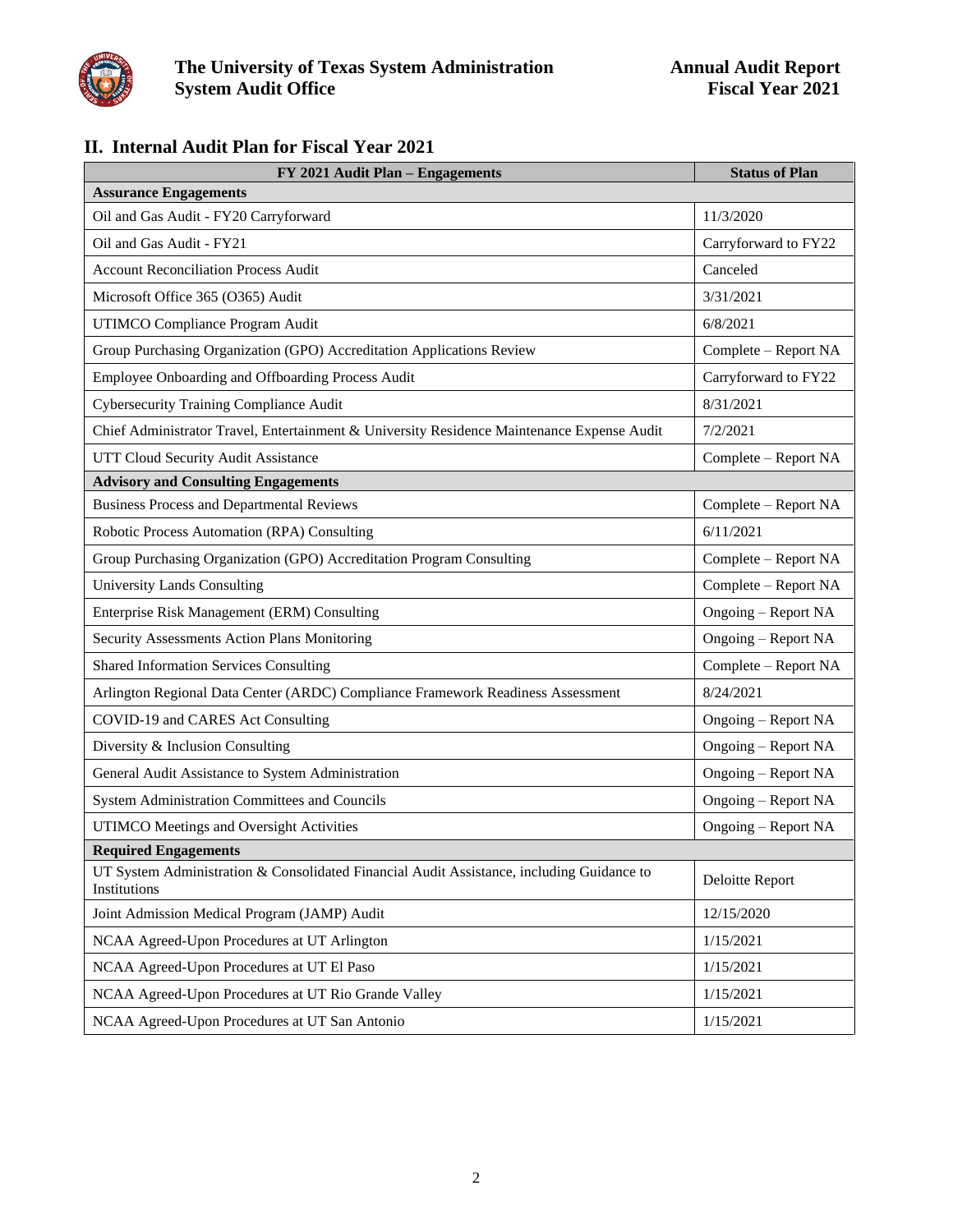

 $\overline{\phantom{0}}$ 

| <b>Investigations</b>                                                         |                                  |
|-------------------------------------------------------------------------------|----------------------------------|
| Various Special Reviews                                                       | Internal Memos, as<br>applicable |
| Follow-Up                                                                     |                                  |
| System Audit Follow Up Procedures                                             | Various Memos                    |
| <b>Development - Operations</b>                                               |                                  |
| <b>Assistance to Institutions - Academic</b>                                  | Ongoing – Report NA              |
| <b>Assistance to Institutions - Health</b>                                    | Ongoing - Report NA              |
| Assistance to Institutions - All                                              | Ongoing - Report NA              |
| <b>Assistance to Institutions - IT Related</b>                                | Ongoing - Report NA              |
| Systemwide Annual Risk Assessment and Audit Plan                              | Complete - Report NA             |
| Audit, Compliance, and Risk Management Committee (ACRMC) and Board of Regents | Quarterly - Report NA            |
| Systemwide Internal Audit Council                                             | Ongoing - Report NA              |
| Fraud and Investigation Tracking                                              | Ongoing - Report NA              |
| Systemwide Internal Audit Reporting                                           | Complete - Report NA             |
| <b>General Communications</b>                                                 | Ongoing – Report NA              |
| Systemwide TeamMate Administration                                            | Ongoing - Report NA              |
| <b>Online Reporting</b>                                                       | Ongoing - Report NA              |
| Data Analytics Tool Development                                               | Ongoing - Report NA              |
| UT System Administration Internal Audit Committee                             | Quarterly - Report NA            |
| Management of the Internal Audit Activity                                     | Ongoing - Report NA              |
| System Audit Office Annual Risk Assessment and Audit Plan                     | Complete - Report NA             |
| <b>System Audit Quality Assurance Activities</b>                              | Ongoing - Report NA              |
| TeamMate and Website Maintenance and Management                               | Ongoing - Report NA              |
| <b>External Reporting and Requests</b>                                        | Ongoing - Report NA              |
| <b>Development - Initiatives and Education</b>                                |                                  |
| Data Analytics Skill Development                                              | Complete - Report NA             |
| Auditor IT Skill Development                                                  | Complete - Report NA             |
| Quality Program and Metrics Implementation                                    | Ongoing - Report NA              |
| Resource Capabilities and Knowledge/Resource Management                       | Ongoing - Report NA              |
| Systemwide Initiative - Recruitment & Retention                               | <b>NA</b>                        |
| <b>Internal Audit Staff Training</b>                                          | Ongoing - Report NA              |
| Professional Organizations and Associations                                   | Ongoing - Report NA              |

### *Deviations from Audit Plan Submitted:*

The System Audit Office completed its FY 2021 annual audit plan except for the deviations noted below. Two engagements for which reports had not yet been issued at the end of FY 2021 were carried forward for completion in FY 2022. Changes from the original FY 2021 annual audit plan were presented to and approved by the UT System Administration Internal Audit Committee throughout the fiscal year as follows.

- *Canceled:* Account Reconciliation Process Audit
- *Added:* Oil and Gas Audit FY21, Cybersecurity Training Compliance Audit, UTT Cloud Security Audit Assistance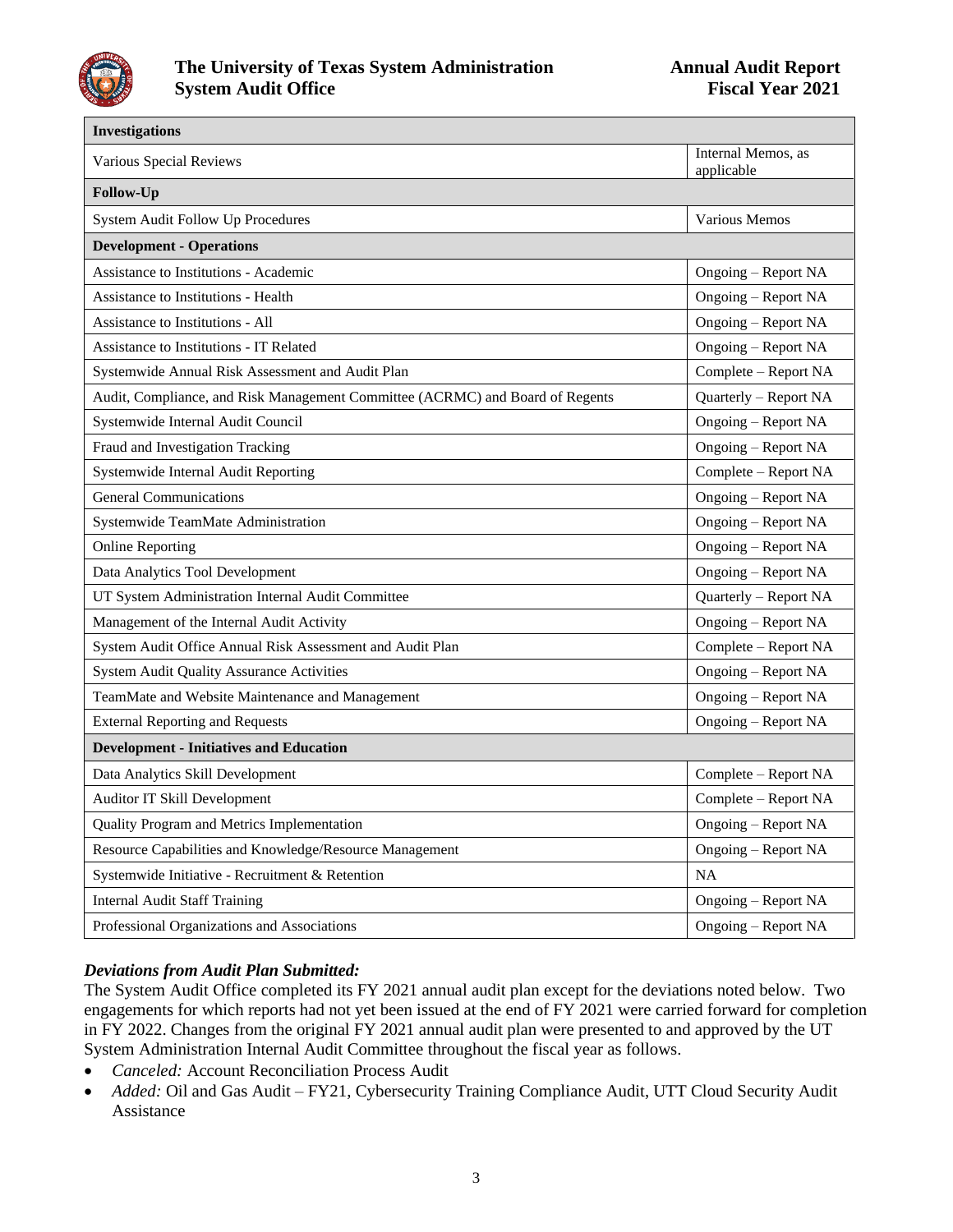

#### *TEC Section 51.9337(h):*

Senate Bill 20 (84th Legislative Session) made several modifications and additions to Texas Government Code (TGC) and Texas Education Code (TEC) related to purchasing and contracting. Effective September 1, 2015, TEC §51.9337 requires that, "The chief auditor of an institution of higher education shall annually assess whether the institution has adopted the rules and policies required by this section and shall submit a report of findings to the state auditor." The System Audit Office conducted this required assessment for FY 2021 and found the following:

Based on review of current institutional policy and the UT System Board of Regents' Rules and Regulations, UT System Administration has generally adopted all of the rules and policies required by TEC §51.9337. Review and revision of System policy is an ongoing process. These rules and policies will continue to be assessed annually to ensure continued compliance with TEC 51.9337.

#### *Compliance with the Benefits Proportionality Audit Requirements for Higher Education Institution:*

Rider 8, page III-48, of the General Appropriations Act (86th Legislature) required that an audit examine appropriation years (AY) 2017 through 2019. An audit of benefits proportionality for appropriation years 2018- 2019 was completed as part of the FY 2020 Audit Plan, and an audit of appropriation year 2017 was performed as part of the FY 2018 Audit Plan. Because benefits proportionality was not identified as a high-risk area in the annual risk assessment, there was no audit conducted during FY 2021.

#### *TGC Section 2102.015:*

A summary table of recommendations made to address observations identified from FY 2021 engagements, the actions planned to be taken by management, and the current implementation status is included on the following pages to address web site posting requirements as required by Texas Government Code Section 2102.015. Audit results are included in each issued audit report, which are provided to the State Auditor's Off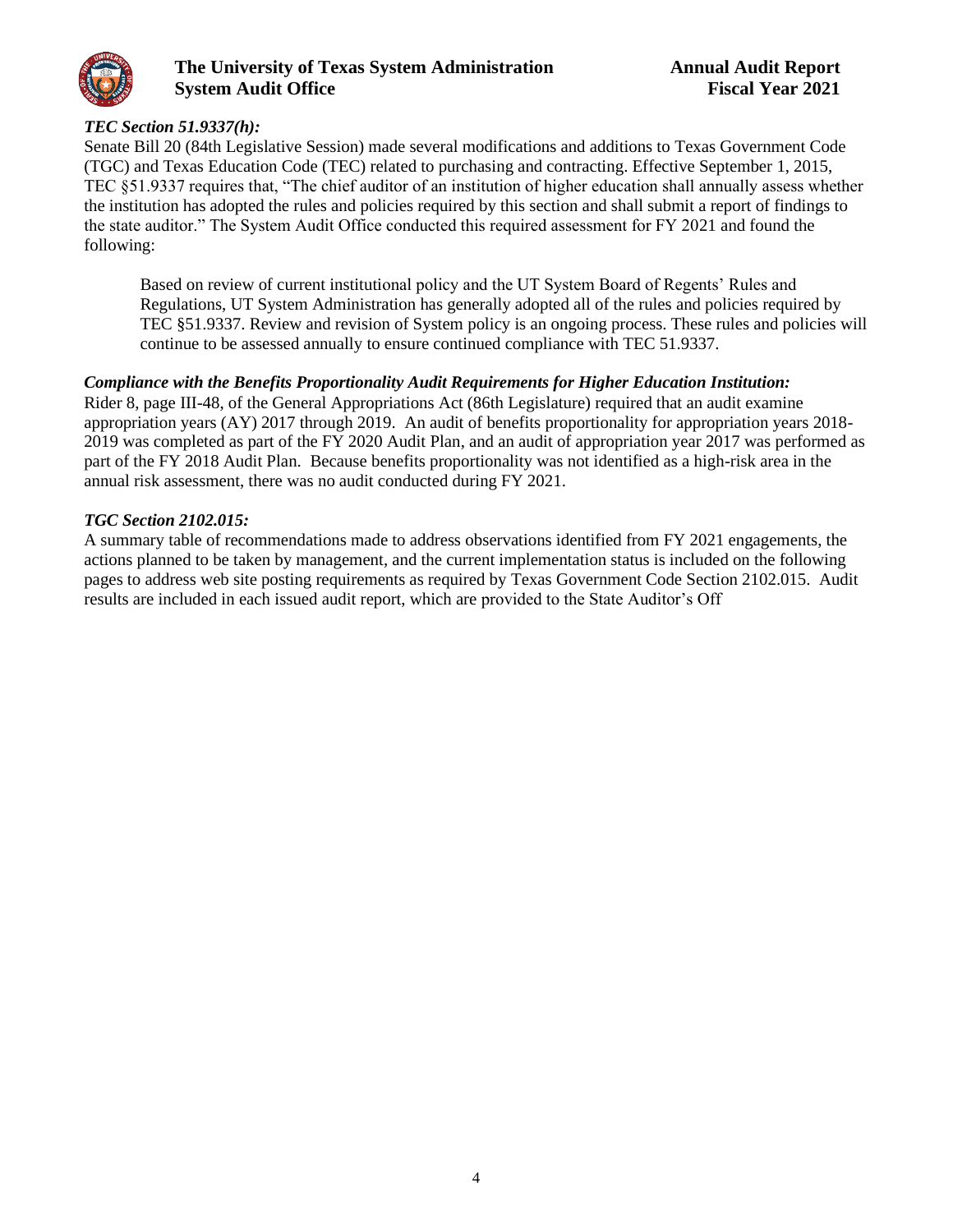

| <b>Report Date</b> | <b>Report Name</b>                                 | <b>Observations</b>                                                                                                                                                                                                                                                                                                                                                                                                               | <b>Management Action Plans</b>                                                                                                                                                                                                                                                                                                                                                                                                                                                                                                                                                                                                                                                                                                                                                                                                                                                                                                         | <b>Status</b>                |
|--------------------|----------------------------------------------------|-----------------------------------------------------------------------------------------------------------------------------------------------------------------------------------------------------------------------------------------------------------------------------------------------------------------------------------------------------------------------------------------------------------------------------------|----------------------------------------------------------------------------------------------------------------------------------------------------------------------------------------------------------------------------------------------------------------------------------------------------------------------------------------------------------------------------------------------------------------------------------------------------------------------------------------------------------------------------------------------------------------------------------------------------------------------------------------------------------------------------------------------------------------------------------------------------------------------------------------------------------------------------------------------------------------------------------------------------------------------------------------|------------------------------|
| 11/3/20            | Oil and Gas Audit                                  | The report contains confidential information and is not subject to the disclosure requirements of the Texas Public Information Act, based on the Texas<br>Education Code Section 66.81. Specific results of the audit were provided to University Lands and appropriate members of UT System management.                                                                                                                          |                                                                                                                                                                                                                                                                                                                                                                                                                                                                                                                                                                                                                                                                                                                                                                                                                                                                                                                                        |                              |
| 12/15/20           | Joint Admission<br>Medical Program<br>(JAMP) Audit | <b>Observation 1 (Medium):</b><br>Coordination with the granting agency<br>when funding will not be fully<br>expended is necessary to ensure<br>transparency and appropriate use or<br>return of excess funds. As stewards of<br>these appropriated funds, the JAMP<br>Office and JAMP Council should seek<br>guidance from the Texas Higher<br><b>Education Coordinating Board on how</b><br>these surplus funds are to be used. | <b>Management Action Plan 1:</b><br>In previous biennia, the Coordinating Board allowed any unspent funds to be carried<br>forward. However, as noted in the audit the ending balance is expected to be far more<br>significant this year than in prior years. Detailed analyses to describe the reasons for the<br>surplus will be prepared for the Budget Committee of the JAMP Council, who will then<br>make recommendations on budget changes for the current year and potential uses of<br>surplus funds carried forward to the next biennium. Although we expect to request that<br>remaining funds be carried forward in their entirety to cover anticipated cuts in future<br>appropriations, recommendations of the Budget Committee will be provided to the<br>Coordinating Board and will describe the impact on future JAMP services under various<br>scenarios if some or all surplus funds are required to be returned. | Implemented                  |
|                    |                                                    | <b>Observation 2 (Medium):</b><br>Periodic review of user accounts is a<br>key control to ensure the risk of<br>exposure of confidential records is<br>minimized. Although access using an<br>unneeded account would expose<br>student records only for the user's<br>institution rather than all records in the<br>database, the JAMP Office is entrusted<br>with protecting these records on their<br>behalf.                   | <b>Management Action Plan 2:</b><br>Going forward, we will provide user access lists to each medical school coordinator at<br>least twice each year, in February and July, to follow the close of the annual application<br>review cycle and the summer program evaluations, respectively. The medical school<br>coordinator will be asked to confirm whether each user for the institution still requires<br>access. The JAMP Office will disable access immediately upon notification by a medical<br>school coordinator that access is no longer needed.                                                                                                                                                                                                                                                                                                                                                                            | Follow-up to<br>be performed |
|                    |                                                    | <b>Observation 3 (Low):</b><br>Accurate and timely financial<br>statements provide a clear indication of<br>financial stability and assist in JAMP<br>program budgeting. Annual<br>preparation of the financial statement,<br>following formally documented<br>procedures and with a separation of<br>duties between preparation and review,<br>would improve the accuracy and<br>timeliness of financial statements.             | <b>Management Action Plan 3:</b><br>We agree that annual preparation of the financial statement will be helpful for budgeting<br>purposes and to provide needed financial information as program decisions are made.<br>Before the next annual statement is prepared (in fall 2021), staff will request additional<br>training on the use of PeopleSoft queries and draft procedures will be developed to guide<br>staff through preparation of the financial statement. We may request assistance by the<br>System Audit Office in developing these procedures and review of the FY 2021 financial<br>statement.                                                                                                                                                                                                                                                                                                                      | Follow-up to<br>be performed |
| 3/31/21            | UT System<br>Microsoft Office<br>365 (O365) Audit  |                                                                                                                                                                                                                                                                                                                                                                                                                                   | The report contains confidential information and is not subject to the disclosure requirements of the Texas Public Information Act based on the Texas<br>Government Code §552.139. Specific results of the audit were provided to appropriate members of UT System management.                                                                                                                                                                                                                                                                                                                                                                                                                                                                                                                                                                                                                                                         |                              |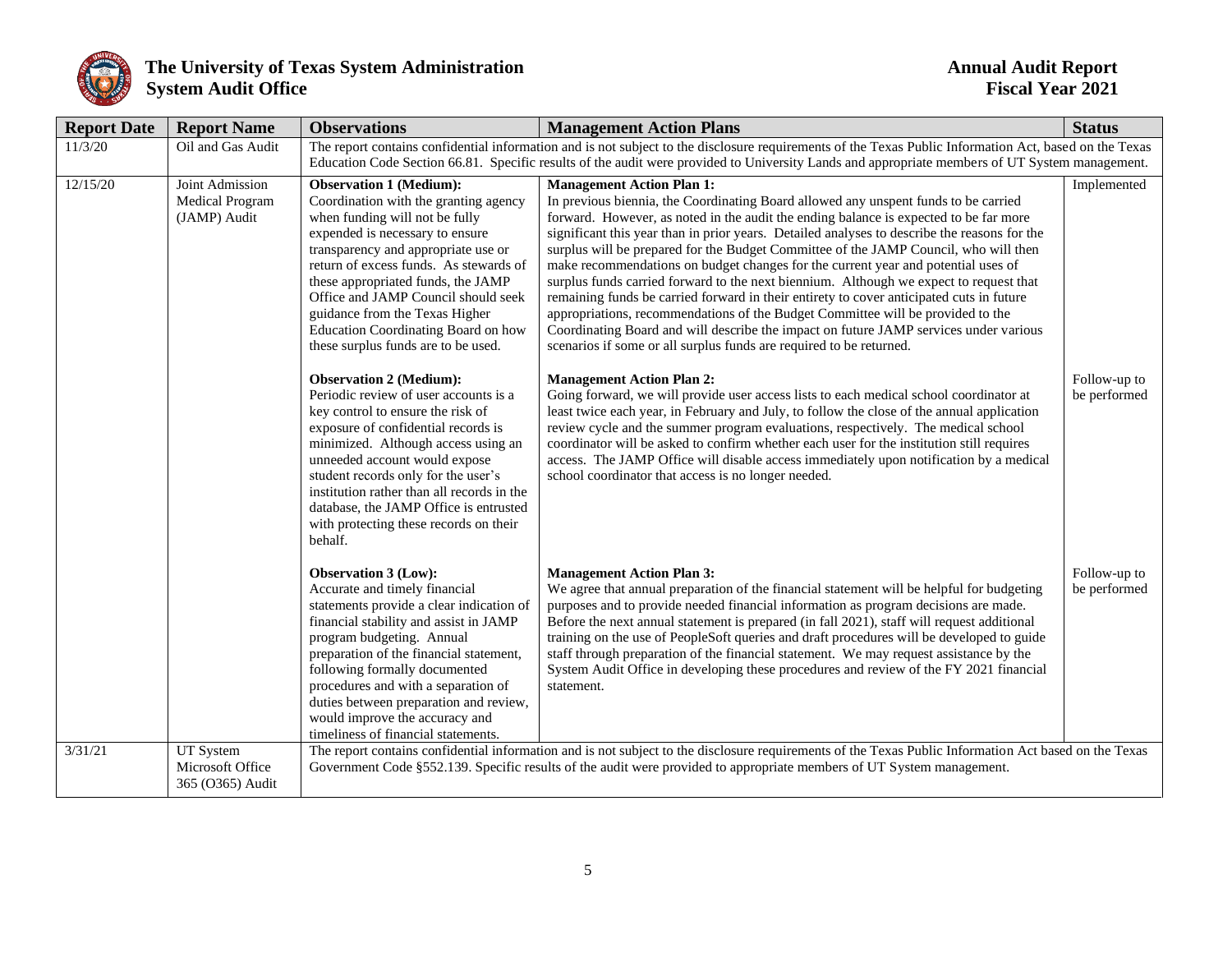

| <b>Report Date</b>   | <b>Report Name</b>                                                                                                           | <b>Observations</b><br><b>Management Action Plans</b>                                                                                                                                                                                                                                                   |                                                                                                                                                                                                                                                                                                                                                                                                                                                                                                                                                                                                                                                                                                                                                                                                                                                                                                                        | <b>Status</b>                |  |  |  |
|----------------------|------------------------------------------------------------------------------------------------------------------------------|---------------------------------------------------------------------------------------------------------------------------------------------------------------------------------------------------------------------------------------------------------------------------------------------------------|------------------------------------------------------------------------------------------------------------------------------------------------------------------------------------------------------------------------------------------------------------------------------------------------------------------------------------------------------------------------------------------------------------------------------------------------------------------------------------------------------------------------------------------------------------------------------------------------------------------------------------------------------------------------------------------------------------------------------------------------------------------------------------------------------------------------------------------------------------------------------------------------------------------------|------------------------------|--|--|--|
| $6/1/21$ &<br>7/2/21 | <b>Chief Administrator</b><br>Travel.<br>Entertainment, &<br>University<br>Residence<br>Maintenance<br><b>Expenses Audit</b> | UT El Paso $(6/1/21)$ : This audit resulted in no reportable observations.                                                                                                                                                                                                                              | UT MD Anderson Cancer Center $(7/2/21)$ : This audit resulted in no reportable observations.                                                                                                                                                                                                                                                                                                                                                                                                                                                                                                                                                                                                                                                                                                                                                                                                                           |                              |  |  |  |
| 6/8/21               | The University of<br>Texas/Texas A&M<br>Investment<br>Management<br>Company<br>(UTIMCO)<br>Compliance<br>Program Audit       | <b>Observation 1 (Medium):</b><br>Employee uncertainty about protection<br>from retaliation for reporting suspected<br>compliance or ethics violations<br>increases the risk that such incidents<br>go unreported and unresolved and<br>negatively impact UTIMCO's culture<br>and reputation.           | <b>Management Action Plan 1:</b><br>Management agrees and has already taken some steps to address this observation.<br>Management is pleased that 85 out of 107 respondents feel protected from retaliation or<br>retribution for filing a suspected compliance or ethics violation, and that only 13 feel<br>"somewhat unprotected" or "not protected." UTIMCO has undertaken additional training<br>and awareness campaigns on the hotline, both in annual training and in ad hoc discussions<br>at All Hands meetings. Repeated discussions on UTIMCO's culture (RIGHT) occur<br>throughout the organization and are measured annually in the firm's 360 peer review<br>process. UTIMCO will continue to measure our employees' level of awareness on these<br>topics at annual training and through additional compliance or employee engagement<br>surveys to assess whether these efforts are proving effective. | Follow-up to<br>be performed |  |  |  |
|                      |                                                                                                                              | <b>Observation 2 (Medium):</b><br>Insufficient updating of UTIMCO's<br>compliance risk assessment with input<br>from stakeholders increases the risk<br>that threats to the accomplishment of<br>organizational objectives and<br>misconduct are not effectively<br>identified, monitored, and managed. | <b>Management Action Plan 2:</b><br>Management agrees and has already taken some steps to address this observation. HR-<br>related issues are covered in the conflicts of interest section of the Institutional<br>Compliance Program. New UTIMCO personnel have been and will continue to be<br>assessing the compliance program with fresh eyes. UTIMCO hired a new General Counsel<br>in August 2020 (who was subsequently named Interim Chief Compliance Officer in April<br>2021) and a new generalist attorney at the Senior Director level in April 2021. UTIMCO<br>is seeking to hire a new compliance attorney at the Senior Director level in 2021.<br>Collectively, we intend to review and develop new or additional frameworks for risk<br>assessments and monitoring.                                                                                                                                    | Follow-up to<br>be performed |  |  |  |
|                      |                                                                                                                              | <b>Observation 3 (Medium):</b><br>Without compliance testing,<br>UTIMCO's compliance program<br>cannot ensure that monitoring<br>activities are effective. Ineffective or<br>inefficient monitoring activities<br>increase the risk that controls are not<br>functioning as intended.                   | <b>Management Action Plan 3:</b><br>Management agrees and has already taken some steps to address this observation. New<br>UTIMCO personnel have been and will continue to be assessing the compliance program<br>with fresh eyes. UTIMCO hired a new General Counsel in August 2020 (who was<br>subsequently named Interim Chief Compliance Officer in April 2021) and a new<br>generalist attorney at the Senior Director level in April 2021. UTIMCO is seeking to hire<br>a new compliance attorney at the Senior Director level in 2021. Collectively, we intend to<br>review and develop new or additional frameworks for risk assessments and monitoring.                                                                                                                                                                                                                                                       | Follow-up to<br>be performed |  |  |  |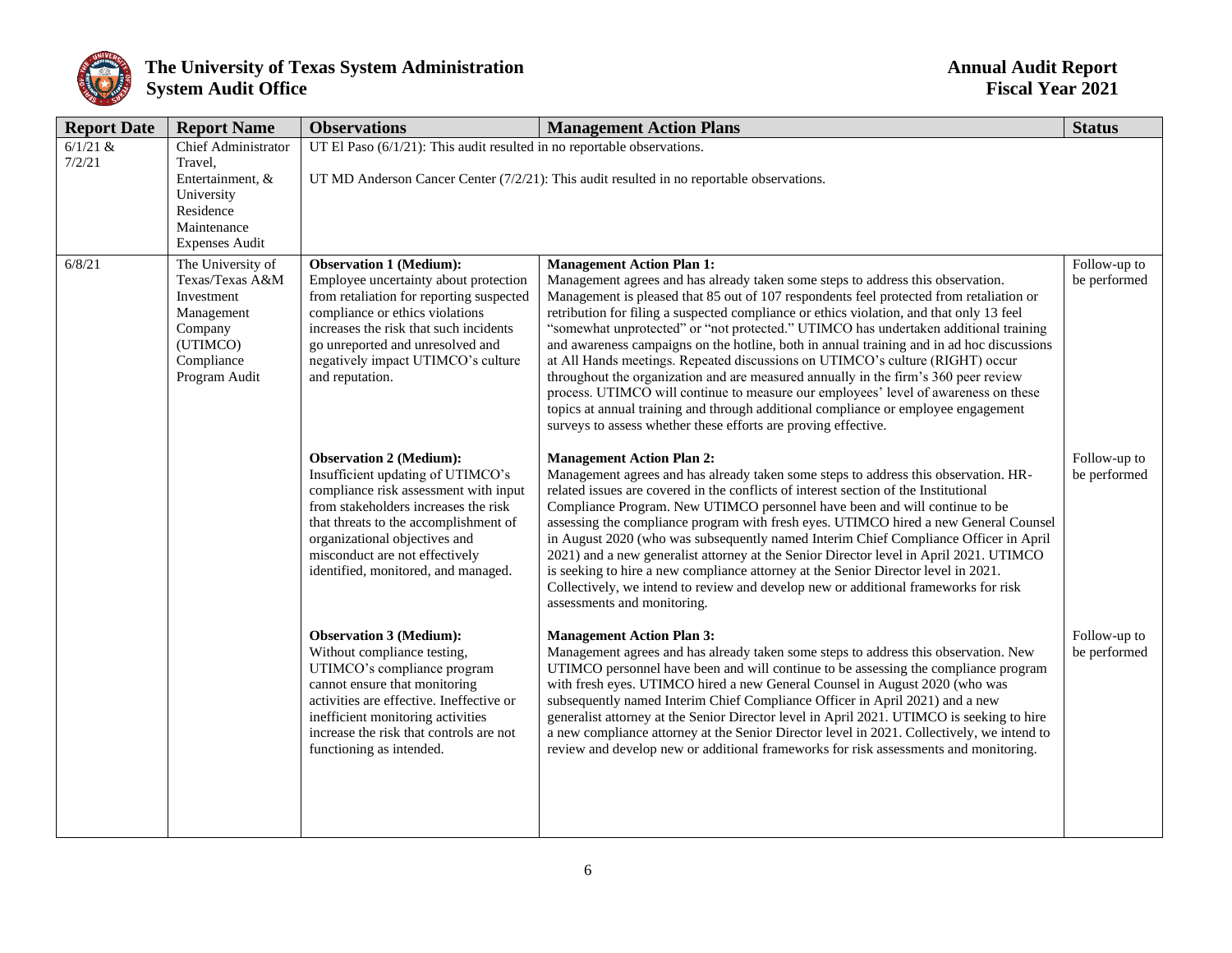

| <b>Report Date</b> | <b>Report Name</b>                                          | <b>Observations</b>                                                                                                                                                                                                                                                                                                                   | <b>Management Action Plans</b>                                                                                                                                                                                                                                                                                                                                                                                                                                                                                                                                                                                                                                                                                                                                                                                                                                                                                                             | <b>Status</b>                |
|--------------------|-------------------------------------------------------------|---------------------------------------------------------------------------------------------------------------------------------------------------------------------------------------------------------------------------------------------------------------------------------------------------------------------------------------|--------------------------------------------------------------------------------------------------------------------------------------------------------------------------------------------------------------------------------------------------------------------------------------------------------------------------------------------------------------------------------------------------------------------------------------------------------------------------------------------------------------------------------------------------------------------------------------------------------------------------------------------------------------------------------------------------------------------------------------------------------------------------------------------------------------------------------------------------------------------------------------------------------------------------------------------|------------------------------|
| 6/8/21             | <b>UTIMCO</b><br>Compliance<br>Program Audit<br>(continued) | <b>Observation 4 (Medium):</b><br>Insufficient compliance testing of<br>operational due diligence follow-up<br>activities increases the risk that<br>external investment managers are not<br>implementing corrective actions,<br>resulting in potential investment loss<br>and reputational damage.                                   | <b>Management Action Plan 4:</b><br>Management agrees and has already taken significant steps to address this observation. In<br>late 2020, Legal & Compliance (L&C) identified Operational Due Diligence (ODD)<br>compliance as a major initiative in its 2021 Action Plan. Starting in January 2021, L&C<br>and ODD teams began regularly collaborating to ensure ODD risks associated with any<br>existing or potential external manager were properly identified and that recommended<br>actions were included in UTIMCO's agreements as contractual obligations to the extent<br>necessary and possible. In July 2021, the ODD team will launch a risk-based approach to<br>ODD monitoring where those managers deemed "riskier" will be reviewed on a more<br>frequent or set basis.                                                                                                                                                 | Follow-up to<br>be performed |
|                    |                                                             | <b>Observation 5 (Medium):</b><br>Lack of metrics with summarized<br>qualitative information and too much<br>detail provided to UTIMCO leadership<br>and governance does not facilitate does<br>not facilitate efficient and effective<br>compliance oversight.                                                                       | <b>Management Action Plan 5:</b><br>Management agrees and has already taken significant steps to address this observation.<br>Certain Compliance dashboard reporting is currently in the process of being rolled out.<br>Additional reporting is currently in development. Additionally, UTIMCO will recommend<br>that the charters of the Audit & Ethics Committee, Risk Committee and Cyber Risk<br>Committee be reviewed at the September 2021 UTIMCO Board and Committee meetings<br>with the aim of eliminating duplicative or unnecessary reporting.                                                                                                                                                                                                                                                                                                                                                                                 | Follow-up to<br>be performed |
|                    |                                                             | <b>Observation 6 (Low):</b><br>Lack of a documented disciplinary<br>procedure increases the risk that<br>disciplinary actions are not<br>consistently enforced and/or that they<br>are not commensurate with the severity<br>of the violation.                                                                                        | <b>Management Action Plan 6:</b><br>Management agrees with the observation and will prepare disciplinary action procedures<br>to supplement UTIMCO's existing policies and procedures.                                                                                                                                                                                                                                                                                                                                                                                                                                                                                                                                                                                                                                                                                                                                                     | Follow-up to<br>be performed |
|                    |                                                             | <b>Observation 7 (Low):</b><br>Lack of a periodic compliance self-<br>assessment increases the risk of<br>operating an outdated compliance<br>program, since the program will not<br>have incorporated stakeholders'<br>feedback, lessons learned, or<br>opportunities to improve the efficiency<br>of existing compliance processes. | <b>Management Action Plan 7:</b><br>Management agrees and has already taken some steps to address this observation. New<br>UTIMCO personnel have been and will continue to be assessing the compliance program<br>with fresh eyes. UTIMCO hired a new General Counsel in August 2020 (who was<br>subsequently named Interim Chief Compliance Officer in April 2021), a new generalist<br>attorney at the Senior Director level in April 2021 and is seeking to hire a new compliance<br>attorney at the Senior Director level no later than August 2021. L&C's 2021 Action Plan<br>identified compliance automation as a major initiative and has made some progress<br>toward that goal. UTIMCO will explore leveraging existing resources, using off-the-shelf<br>software or bespoke applications to streamline manual processes. We will also explore<br>requiring self-assessments or peer assessments on a set and consistent basis. | Follow-up to<br>be performed |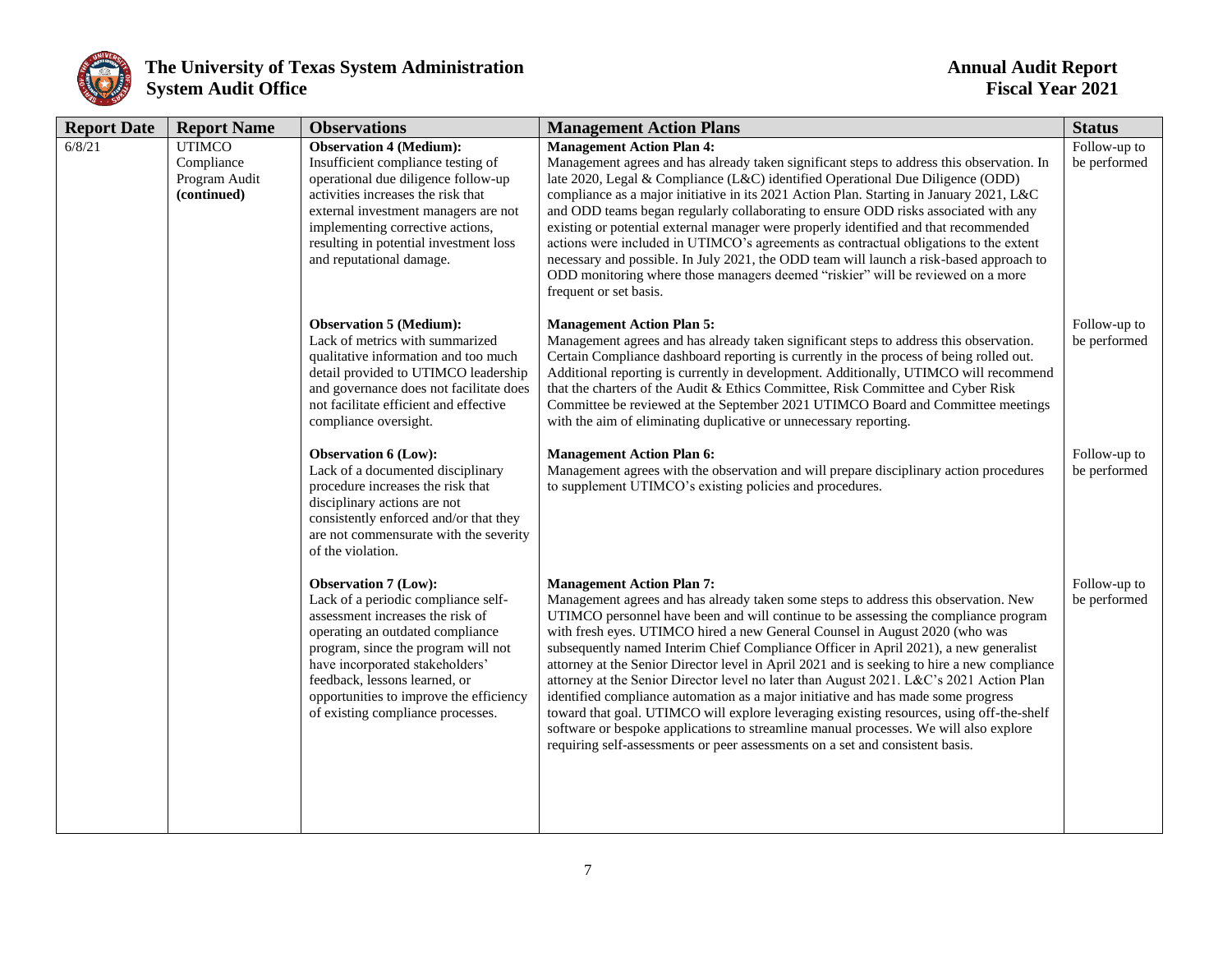

| <b>Report Date</b> | <b>Report Name</b>                                          | <b>Observations</b>                                                                                                                                                                                                                                                                                                                                                                                                                                                                                                                                                                                                                                                                                                                                                                     | <b>Management Action Plans</b>                                                                                                                                                                                                                                                                                                                                                                                                                                                                                                                                                                                                                                                                                                                                                                                                                                                                                                                                                                                                                                                                                                                                                                                                                                                                                                                                                                                                                                                                                                                                                                                                                                                     | <b>Status</b>                                                |
|--------------------|-------------------------------------------------------------|-----------------------------------------------------------------------------------------------------------------------------------------------------------------------------------------------------------------------------------------------------------------------------------------------------------------------------------------------------------------------------------------------------------------------------------------------------------------------------------------------------------------------------------------------------------------------------------------------------------------------------------------------------------------------------------------------------------------------------------------------------------------------------------------|------------------------------------------------------------------------------------------------------------------------------------------------------------------------------------------------------------------------------------------------------------------------------------------------------------------------------------------------------------------------------------------------------------------------------------------------------------------------------------------------------------------------------------------------------------------------------------------------------------------------------------------------------------------------------------------------------------------------------------------------------------------------------------------------------------------------------------------------------------------------------------------------------------------------------------------------------------------------------------------------------------------------------------------------------------------------------------------------------------------------------------------------------------------------------------------------------------------------------------------------------------------------------------------------------------------------------------------------------------------------------------------------------------------------------------------------------------------------------------------------------------------------------------------------------------------------------------------------------------------------------------------------------------------------------------|--------------------------------------------------------------|
| 6/8/21             | <b>UTIMCO</b><br>Compliance<br>Program Audit<br>(continued) | <b>Observation 8 (Low):</b><br>Training that is perceived as being too<br>lengthy and without any post-training<br>assessment increases the risk of<br>employees not fully retaining the<br>content presented and understanding<br>their responsibilities.                                                                                                                                                                                                                                                                                                                                                                                                                                                                                                                              | <b>Management Action Plan 8:</b><br>Management agrees and has already taken some steps to address this observation. New<br>training was launched in April 2021, with 100% of UTIMCO employee completing the<br>training within the required time frame. Some testing was included in the training this<br>year. The presentation materials are posted on the internal L&C website to serve as an<br>easy reference guide. UTIMCO will explore launching video training next year with<br>additional testing to determine comprehension of key concepts. In addition, L&C's 2021<br>Action Plan contains a goal of providing targeted training on discrete topics in a "lunch<br>and learn" type format on a quarterly basis, with the first such training anticipated for CY<br>Q3 2021.                                                                                                                                                                                                                                                                                                                                                                                                                                                                                                                                                                                                                                                                                                                                                                                                                                                                                           | Follow-up to<br>be performed                                 |
| 8/31/21            | UT System<br>Cybersecurity<br>Training<br>Compliance Audit  | <b>Observation 1 (Medium):</b><br>Verification of the accuracy and<br>completeness of information sources<br>used for ongoing monitoring of<br>employee training completion and<br>annual compliance certification to the<br><b>Texas Department of Information</b><br>Resources (DIR) is necessary to ensure<br>accurate reporting and full compliance<br>with the provisions of TGC<br>§2054.5191.<br><b>Observation 2 (Medium):</b><br>Because not all contractor system<br>access requires assignment of System<br>Administration network credentials,<br>monitoring of contractor training<br>attestation based on contract<br>expectations at execution and renewal<br>is necessary to ensure accurate<br>reporting and full compliance with the<br>provisions of TGC §2054.5192. | <b>Management Action Plan 1:</b><br>SkillSoft will transition to an upgraded product offering (late 2021), Precipio, which will<br>offer more reliable reporting and data integration capabilities. Until implementation of the<br>upgraded product occurs, the Office of Talent and Innovation (OTI) will manually review<br>individual new hire assignments.<br>By the end of the first quarter of fiscal year 2022, OTI and the Information Security Office<br>(ISO) will partner with System Audit to transfer knowledge of a cross-reference data<br>validation process to ensure accuracy and compliance.<br>To ensure completion of compliance training, OTI has identified the following measures<br>to be implemented immediately:<br>Transition of oversight to Talent Management Specialist;<br>$\bullet$<br>Use of PeopleSoft "GRP-action" emails as initial identifier for compliance<br>tracking; and<br>Implementation of an updated review schedule at 15 days and 30 days after hire.<br>$\bullet$<br><b>Management Action Plan 2:</b><br>Going forward, the Director or Assistant Director of Contracts and<br>Procurement (CnP) will periodically attend the OTIS On/Offboarding Workgroup to<br>ensure best practices are applied related to Cybersecurity Training for contractors.<br>Currently, this group is working to update their Network Access Control Form.<br>By close of fiscal year 2022, CnP will go-live with ASC Contract Management Software<br>which will provide tracking, notifications and reporting that support accurate monitoring<br>of contractor training attestations based on contract expectations and execution and<br>renewal. | Follow-up to<br>be performed<br>Follow-up to<br>be performed |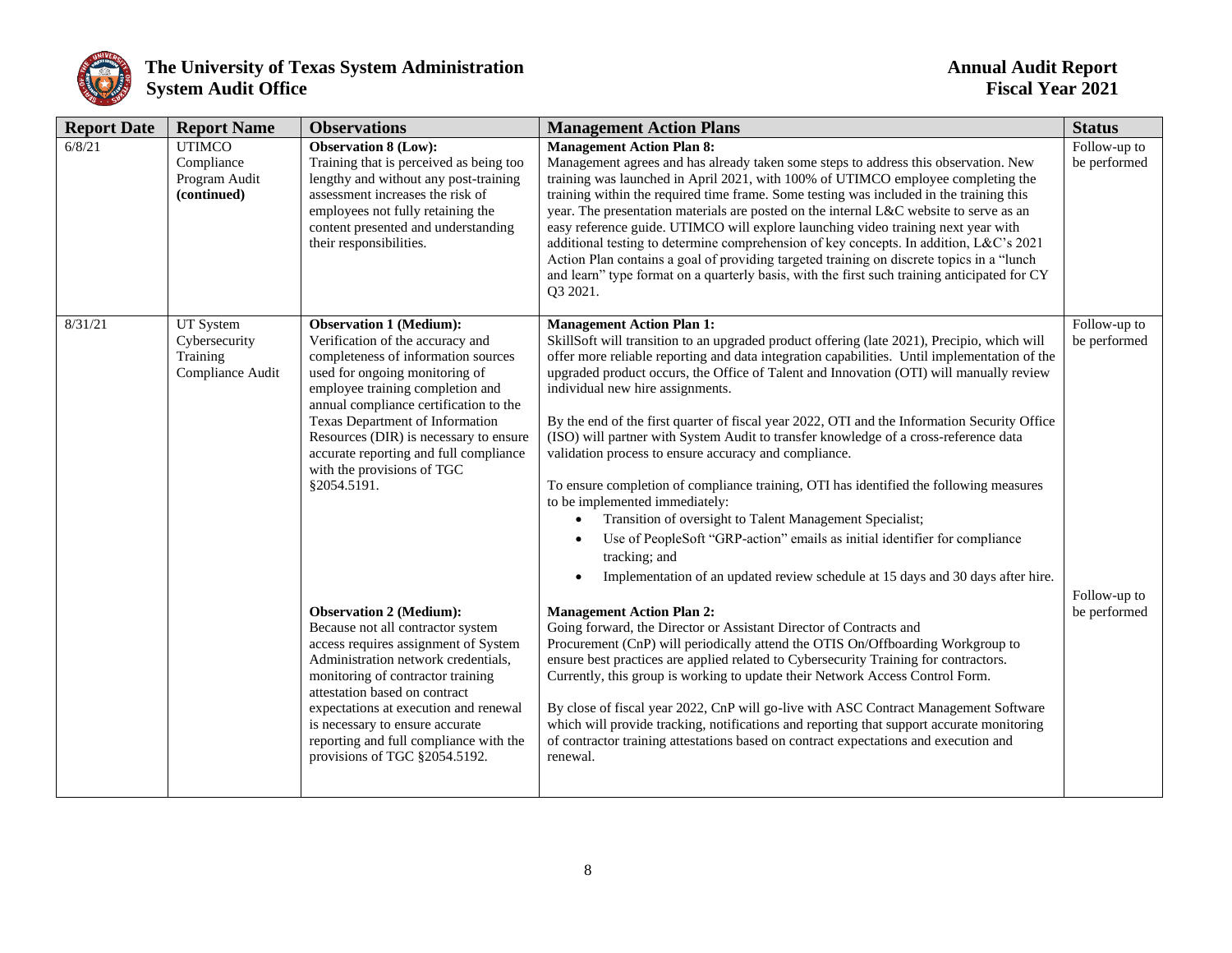<span id="page-10-0"></span>

| <b>Report</b> |                                                                                                   |                                                                                                                                                                                                                                           | <b>Observations/Results/</b>         |
|---------------|---------------------------------------------------------------------------------------------------|-------------------------------------------------------------------------------------------------------------------------------------------------------------------------------------------------------------------------------------------|--------------------------------------|
| <b>Date</b>   | <b>Report Name</b>                                                                                | <b>High-Level Objectives(s)</b>                                                                                                                                                                                                           | <b>Recommendations</b>               |
| 1/15/21       | <b>UT Arlington NCAA</b><br>Agreed-Upon<br>Procedures                                             | Perform NCAA Agreed-Upon<br>Procedures on Athletics' Statement of<br>Revenues and Expenses (SRE).                                                                                                                                         | No reportable observations           |
| 1/15/21       | UT El Paso NCAA<br>Agreed-Upon<br>Procedures                                                      | Perform NCAA Agreed-Upon<br>Procedures on Athletics' SRE.                                                                                                                                                                                 | No reportable observations           |
| 1/15/21       | UT Rio Grande<br>Valley NCAA<br>Agreed-Upon<br>Procedures                                         | Perform NCAA Agreed-Upon<br>Procedures on Athletics' SRE.                                                                                                                                                                                 | No reportable observations           |
| 1/15/21       | UT San Antonio<br>NCAA Agreed-Upon<br>Procedures                                                  | Perform NCAA Agreed-Upon<br>Procedures on Athletics' SRE.                                                                                                                                                                                 | No reportable observations           |
| 6/11/21       | <b>Robotic Process</b><br>Automation (RPA)<br>Consulting                                          | Review controls implemented or<br>planned for the RPA service offered to<br>UT institutions.                                                                                                                                              | Internal report issued               |
| 8/24/21       | Arlington Regional<br>Data Center (ARDC)<br>Certification<br>Framework<br>Readiness<br>Assessment | Evaluate existing controls as required<br>to achieve data center and industry<br>compliance frameworks and<br>standards.                                                                                                                  | Internal report issued               |
| N/A           | COVID-19 and<br><b>CARES</b> Act<br>Consulting                                                    | Assist institutional internal audit with<br>data analytics and guidance related to<br>reviewing compliance with the U.S.<br>CARES Act expenditure and reporting<br>requirements and other operational<br>objectives impacted by COVID-19. | No reportable observations           |
| $\rm N/A$     | <b>Business Process and</b><br>Departmental<br>Reviews                                            | Ensure processes and controls are<br>adequate and in place for select<br>departments impacted by the UT<br>System Administration restructure and<br>reduction in resources.                                                               | No reportable observations           |
| Various       | <b>Special Reviews</b>                                                                            | Special investigative reviews<br>conducted at select UT institutions,<br>UT System Administration, and<br>UTIMCO.                                                                                                                         | Reports/memos issued, as appropriate |

## **III.Consulting Services & Non-audit Services Completed**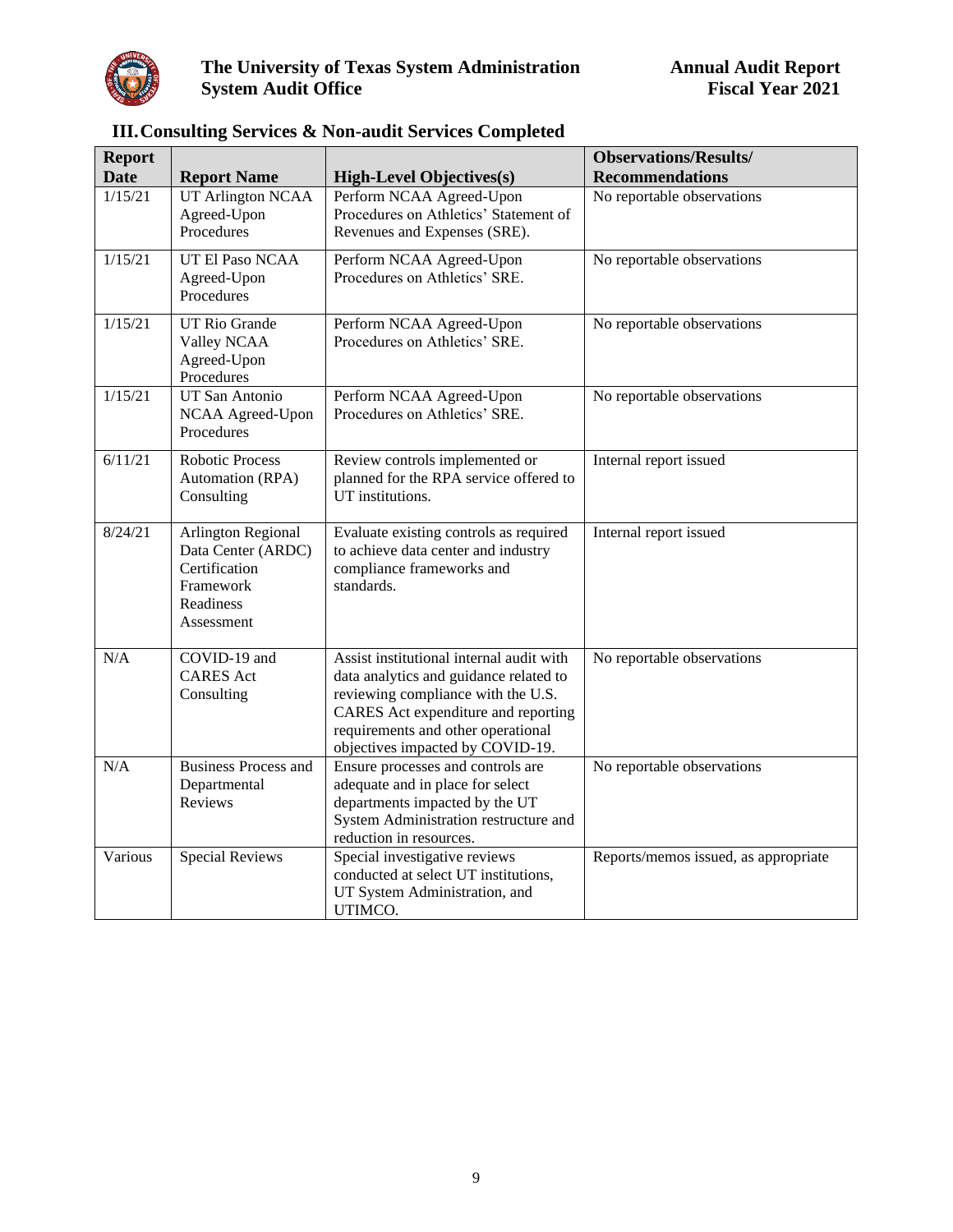<span id="page-11-0"></span>

#### **IV.External Quality Assurance Review**



October 1, 2020

Mr. J. Michael Peppers, Chief Audit Executive The University of Texas System

In August 2020, The University of Texas (UT) System Administration Audit Office (System Audit or IA) completed a self-assessment of internal audit activities in accordance with guidelines published by the Institute of Internal Auditors (IIA) for the performance of a quality assessment review (QAR). System Audit engaged an independent review team consisting of internal audit professionals with extensive higher education and healthcare experience to perform an independent validation of System Audit's OAR selfassessment. The primary objective of the validation was to verify the assertions made in the QAR report concerning IA's conformity to the IIA's International Standards for the Professional Practice of Internal Auditing (the IIA Standards) and Code of Ethics, Generally Accepted Government Auditing Standards (GAGAS), and the relevant requirements of the Texas Internal Auditing Act (TIAA).

The IIA's Quality Assessment Manual suggests a scale of three ratings, "generally conforms," "partially conforms," and "does not conform." "Generally conforms" is the top rating and means that an internal audit activity has a charter, policies, and processes that are judged to be in conformance with the Standards. "Partially conforms" means deficiencies in practice are noted that are judged to deviate from the Standards, but these deficiencies did not preclude the IA activity from performing its responsibilities in an acceptable manner. "Does not conform" means deficiencies are judged to be so significant as to seriously impair or preclude the IA activity from performing adequately in all or in significant areas of its responsibilities.

Based on our independent validation of the QAR performed by System Audit, we agree with System Audit's overall conclusion that the internal audit function **"Generally Conforms"** with the Institute of Internal Auditors' International Standards for the Professional Practice of Internal Auditing and Code of Ethics, as well as with IA's conclusions regarding GAGAS and TIAA requirements. Our review noted strengths as well as opportunities for enhancing the internal audit function.

This information has been prepared pursuant to a client relationship exclusively with, and solely for the use and benefit of, The University of Texas System Administration and System Audit and is subject to the terms and conditions of our related contract. Baker Tilly disclaims any contractual or other responsibility to others based on its use and, accordingly, this information may not be relied upon by anyone other than UT System Administration and System Audit.

The review team appreciates the cooperation, time, and candid feedback of executive leadership, stakeholders, and System Audit personnel.

Very truly yours,

Baker Tilly Virchow Krause, LLP

Baker Tilly Virchow Krause, LLP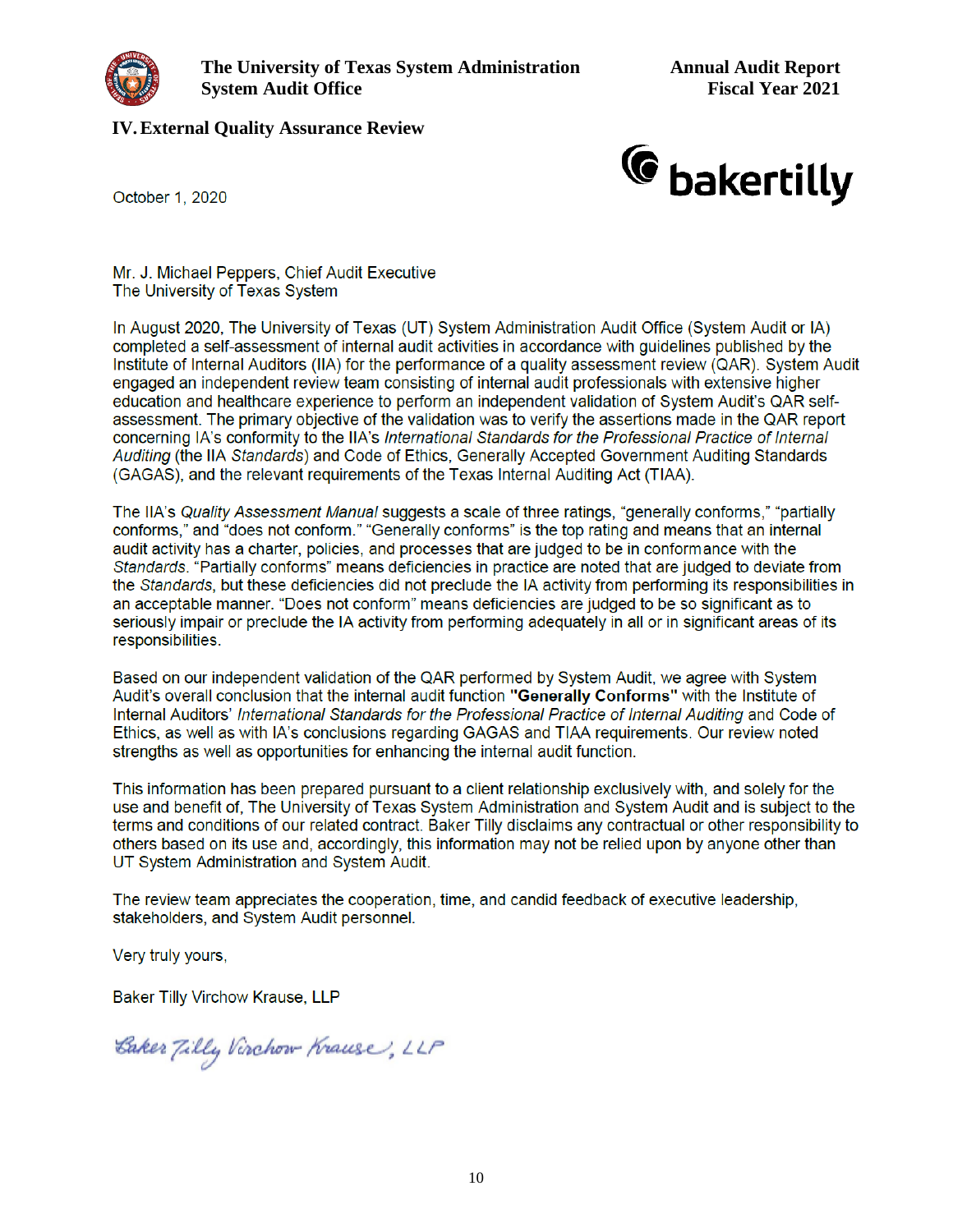<span id="page-12-0"></span>

## **V. Internal Audit Plan for Fiscal Year 2022**

| FY 2022 Audit Plan                                                              |      | Budget  % of Total | <b>General Objective/Description</b>                                                                                                                                                                                                                                                                                                                                                                                                                                    |  |
|---------------------------------------------------------------------------------|------|--------------------|-------------------------------------------------------------------------------------------------------------------------------------------------------------------------------------------------------------------------------------------------------------------------------------------------------------------------------------------------------------------------------------------------------------------------------------------------------------------------|--|
| <b>Assurance Engagements</b>                                                    |      |                    |                                                                                                                                                                                                                                                                                                                                                                                                                                                                         |  |
| System Administration Cybersecurity and Threat<br>Response Audit                | 500  |                    | Determine if cybersecurity protections and threat response activities intended to guard against both<br>internal and external threats are in place, function effectively and are designed to evolve rapidly as<br>emerging threats develop. This engagement includes compliance with applicable Texas Administrative<br>Code §202.76 security control standards.                                                                                                        |  |
| System Administration Data Governance and Data<br>Management Audit              | 500  |                    | Determine if governance structures, processes and controls for data governance and data management<br>are adequate and effective to support the identification, classification and protection of data created,<br>managed and/or collected by System Administration, and comply with applicable State rules, including<br>sections of Texas Government Code §2054 and Texas Administrative Code §202.76 security control<br>standards (will be co-sourced, ~350 hours). |  |
| UTIMCO IT Asset Management Audit                                                | 350  |                    | Determine if there are adequate processes/controls surrounding the management of UTIMCO<br>information technology assets, including both hardware and software.                                                                                                                                                                                                                                                                                                         |  |
| Oil and Gas Royalties Audit                                                     | 500  |                    | Determine if a selected operator (TBD company) has accurately reported and paid oil and gas royalties to<br>University Lands.                                                                                                                                                                                                                                                                                                                                           |  |
| UT Health Intelligence Platform Audit                                           | 200  |                    | Assess UT-HIP's governance structure and determine if there are adequate budget and financial<br>accountability practices in place to ensure objectives are being achieved and meeting institutional<br>expectations.                                                                                                                                                                                                                                                   |  |
| System Administration Procard and Employee<br>Reimbursement Audit               | 250  |                    | Determine if there are adequate processes/controls surrounding procurement card use and employee<br>reimbursements (non-travel), including testing for appropriate business use.                                                                                                                                                                                                                                                                                        |  |
| Chief Administrator Travel, Entertainment, and Housing<br><b>Expenses Audit</b> | 500  |                    | Determine if chief administrators' travel, entertainment, and university residence maintenance (as<br>applicable) expenses are appropriate, accurate, and in compliance with applicable policies.                                                                                                                                                                                                                                                                       |  |
| GPO Accreditation Applications Review                                           | 40   |                    | Determine if controls, as represented by the GPO accreditation applicant, meet the minimum standards<br>of the UT System Accreditation Program.                                                                                                                                                                                                                                                                                                                         |  |
| FY21 Carryforward - Employee Onboarding and<br><b>Offboarding Process Audit</b> | 200  |                    | Completion of FY2021 engagement: Determine if there are proper processes and controls around<br>onboarding and offboarding of System Administration employees related to legal/policy requirements,<br>system access, coverage of duties, etc.                                                                                                                                                                                                                          |  |
| FY21 Carryforward - Oil and Gas Royalties Audit                                 | 200  |                    | Completion of FY2021 engagement: Determine if operator has accurately reported and paid oil and gas<br>royalties to University Lands.                                                                                                                                                                                                                                                                                                                                   |  |
| General Carryforward                                                            | 100  |                    | Completion of FY2021 engagements.                                                                                                                                                                                                                                                                                                                                                                                                                                       |  |
| <b>Assurance Engagements Subtotal</b>                                           | 3340 | 22.0%              |                                                                                                                                                                                                                                                                                                                                                                                                                                                                         |  |
| <b>Advisory and Consulting Engagements</b>                                      |      |                    |                                                                                                                                                                                                                                                                                                                                                                                                                                                                         |  |
| Information Security Assessments Action Plans<br>Monitoring                     | 40   |                    | Monitor the implementation of action plans resulting from the Security Assessments.                                                                                                                                                                                                                                                                                                                                                                                     |  |
| COVID-19 and Federal Relief Funds Consulting<br>Assistance                      | 200  |                    | Assist institutional internal audit with data analytics and guidance related to their engagements reviewing<br>compliance with federal relief fund requirements.                                                                                                                                                                                                                                                                                                        |  |
| Business Process Review (Phase II)                                              | 300  |                    | Develop and deploy a self-assessment tool for System Administration offices' use to identify key<br>processes and controls, accountability, and any gaps in the continuously changing environment to ensure<br>those processes are documented and supported by appropriate procedures and/or job aids; to facilitate<br>succession planning; and to identify opportunities to improve operational efficiency.                                                           |  |
| University Lands (UL) Consulting                                                | 200  |                    | Perform a comprehensive risk assessment of UL through interviews and review of governance and<br>operational matters and provide initial assessments of how key risks are being mitigated, for use by<br>interim and future leadership.                                                                                                                                                                                                                                 |  |
| Diversity, Equity, and Inclusion Consulting                                     | 200  |                    | Review and assess processes, areas, or actions that support active diversity, equity, and inclusion.<br>Consider implementation and compliance with related polices and guidance to promote diverse<br>candidates for leadership positions and equal opportunity for all businesses to supply goods and<br>services.                                                                                                                                                    |  |
| Enterprise Risk Management (ERM)                                                | 100  |                    | Assist Compliance with development of an ERM process for UT System, including how this framework<br>can assist in providing a foundation for operational resiliency.                                                                                                                                                                                                                                                                                                    |  |
| System Administration Committees and Councils                                   | 200  |                    | Participate on System Administration Committees and Councils (e.g., UT Share Committees, Executive<br>and Endowment Compliance Committees, etc.).                                                                                                                                                                                                                                                                                                                       |  |
| General Audit Assistance to System Administration                               | 300  |                    | Provide general assistance and support to System Administration departments and response to<br>management requests.                                                                                                                                                                                                                                                                                                                                                     |  |
| UTIMCO Meetings and Oversight Activities                                        | 25   |                    | Attend UTIMCO Board of Directors, Committee, and other oversight meetings.                                                                                                                                                                                                                                                                                                                                                                                              |  |
| <b>Advisory and Consulting Engagements Subtotal</b>                             | 1565 | 10.3%              |                                                                                                                                                                                                                                                                                                                                                                                                                                                                         |  |
| <b>Required Engagements</b>                                                     |      |                    |                                                                                                                                                                                                                                                                                                                                                                                                                                                                         |  |
| UT System Administration & Consolidated Financial<br>Audit Assistance           | 300  |                    | Assist the external auditor on the System Administration and Consolidated FY 2021 financial statements<br>year-end & interim audit work (includes institutional internal audit guidance and coordination).                                                                                                                                                                                                                                                              |  |
| NCAA Agreed-Upon Procedures at UT Arlington                                     | 250  |                    |                                                                                                                                                                                                                                                                                                                                                                                                                                                                         |  |
| NCAA Agreed-Upon Procedures at UT El Paso                                       | 400  |                    |                                                                                                                                                                                                                                                                                                                                                                                                                                                                         |  |
| NCAA Agreed-Upon Procedures at UT Rio Grande Valley                             | 150  |                    | Perform agreed-upon procedures regarding internal controls, revenues, and expenses of FY 2021<br>intercollegiate athletics program activity (Due Jan 15, 2022).                                                                                                                                                                                                                                                                                                         |  |
| NCAA Agreed-Upon Procedures at UT San Antonio                                   | 300  |                    |                                                                                                                                                                                                                                                                                                                                                                                                                                                                         |  |
| NCAA Agreed-Upon Procedures at UT Permian Basin                                 | 300  |                    |                                                                                                                                                                                                                                                                                                                                                                                                                                                                         |  |
| <b>Benefits Proportionality Audit</b>                                           | 100  |                    | Determine if Benefits Proportionality by Fund Reports (APS 011) for appropriation years 2020 and 2021,<br>as submitted to the State Comptroller, were accurate, and the process in place to prepare the annual<br>reports is sufficient to ensure benefits funding proportionality is applied according to the guidelines<br>established in the General Appropriations Act (includes institutional internal audit guidance).                                            |  |
| Required Engagements Subtotal 1800                                              |      | 11.8%              |                                                                                                                                                                                                                                                                                                                                                                                                                                                                         |  |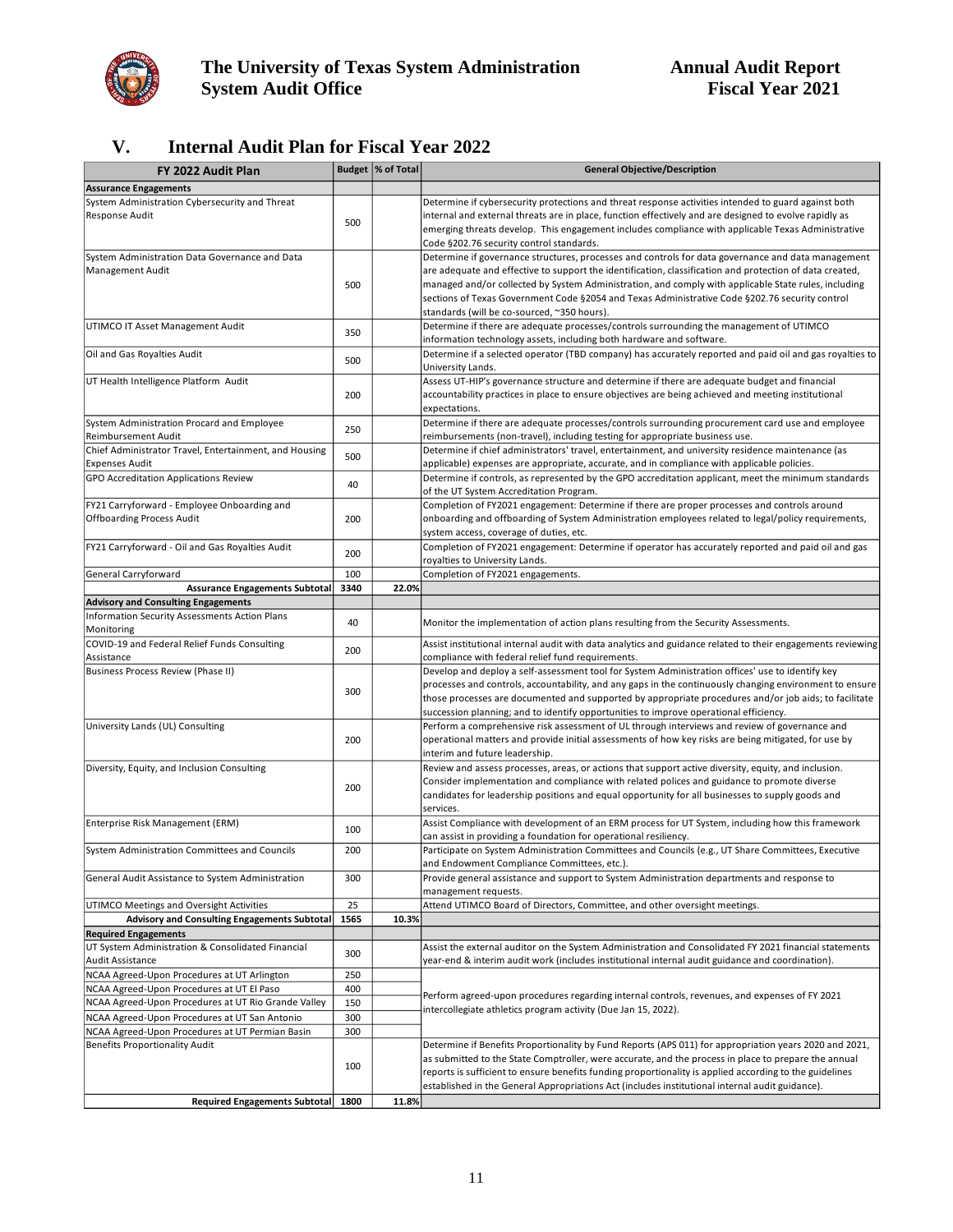

| Investigations                                                                      |            |        |                                                                                                                                                                                                                                               |  |
|-------------------------------------------------------------------------------------|------------|--------|-----------------------------------------------------------------------------------------------------------------------------------------------------------------------------------------------------------------------------------------------|--|
| <b>Investigations Reserve</b>                                                       | 200        |        | Reserve for investigations that may arise.                                                                                                                                                                                                    |  |
| <b>Investigations Subtotal</b>                                                      | 200        | 1.3%   |                                                                                                                                                                                                                                               |  |
| Reserve                                                                             |            |        |                                                                                                                                                                                                                                               |  |
| <b>TBD Special Requests</b>                                                         | 200        |        | Assist executive management in addressing unexpected issues.                                                                                                                                                                                  |  |
| <b>Reserve Subtotal</b>                                                             | 200        | 1.3%   |                                                                                                                                                                                                                                               |  |
| Follow-Up                                                                           |            |        |                                                                                                                                                                                                                                               |  |
| System Audit Follow Up Procedures                                                   | 250        |        | Follow-up on open recommendations from previous audits conducted by System Audit.                                                                                                                                                             |  |
| Follow-Up Subtotal                                                                  | 250        | 1.6%   |                                                                                                                                                                                                                                               |  |
| <b>Development - Operations</b>                                                     |            |        |                                                                                                                                                                                                                                               |  |
| Audit, Compliance, and Risk Management Committee                                    | 250        |        | Prepare for and attend ACRMC and Board of Regents meetings. May also include other reports for and                                                                                                                                            |  |
| (ACRMC) and Board of Regents                                                        |            |        | requests from Regents.                                                                                                                                                                                                                        |  |
| UT System Administration Internal Audit Committee                                   | 250        |        | Prepare for and attend System Administration Internal Audit Committee meetings.                                                                                                                                                               |  |
| Systemwide Annual Risk Assessment and Audit Plan                                    | 200        |        | Coordinate and conduct institutional audit plan presentations to provide feedback on draft annual audit<br>plans, prepare the Systemwide annual audit plan for approval by the ACRMC and analyze Systemwide<br>risk, audit, and issue trends. |  |
| System Audit Office Annual Risk Assessment and Audit<br>Plan                        | 300        |        | Facilitate risk assessments used to develop the risk-based System Audit Office's annual audit plan.                                                                                                                                           |  |
| Systemwide Internal Audit Council                                                   | 400        |        | Prepare for and attend Internal Audit Council meetings, including efforts on Internal Audit strategic<br>activities, communication and education among the Chief Audit Executives.                                                            |  |
| Assistance to Institutions - Academic                                               |            |        |                                                                                                                                                                                                                                               |  |
| Assistance to Institutions - Health                                                 | 1250       |        | Provide oversight, guidance, and assistance to the institutional internal audit in various audit areas, data                                                                                                                                  |  |
| Assistance to Institutions - All                                                    |            |        | analytics, etc. Includes attendance at institutional audit committee and other meetings.                                                                                                                                                      |  |
| Assistance to Institutions - IT Related                                             |            |        |                                                                                                                                                                                                                                               |  |
| Data Analytics Collaboration, Skill, and Tool                                       | 600        |        | Provide data analytics technical guidance, tool development and support, and educational and                                                                                                                                                  |  |
| Development                                                                         |            |        | collaboration opportunities to assist and enhance capabilities of institutional audit teams.                                                                                                                                                  |  |
| IT Audit Collaboration, Skill, and Tool Development                                 | 300        |        | Provide IT audit guidance, tool development and support, and educational and collaboration                                                                                                                                                    |  |
|                                                                                     |            |        | opportunities to assist and enhance IT audit capabilities of institutional audit teams.                                                                                                                                                       |  |
| Systemwide TeamMate Administration                                                  | 300        |        | Support the Systemwide administration of the audit management software (TeamMate) used by<br>institutional internal audit. Develop the structure and processes, including job aids, forms, etc.                                               |  |
| <b>General Communications</b>                                                       | 50         |        | Develop and deliver communications to institutional internal audit.                                                                                                                                                                           |  |
| <b>Online Reporting</b>                                                             | 100        |        | Collect, track, sort, and post audit reports online.                                                                                                                                                                                          |  |
| Fraud and Investigation Tracking                                                    | 50         |        | Track, monitor, and report on fraud and investigation activities.                                                                                                                                                                             |  |
| Systemwide Internal Audit Reporting                                                 | 350        |        | Collect and summarize information for Systemwide annual internal audit reporting, including tracking<br>plan status and reportable findings.                                                                                                  |  |
| System Audit Quality Assurance Activities                                           | 150        |        | Conduct internal quality assurance activities, including quality related enhancements to System Audit<br>Office's policies/processes/procedures and implementation of recommendations from External Quality<br>Assessment (EQA).              |  |
| <b>External Reporting and Requests</b>                                              | 100        |        | Prepare State Auditor's Office (SAO) annual report and other SAO reporting requests. May also include<br>reports or requests from other external agencies. Includes TEC section 51.9337(h) compliance work.                                   |  |
| TeamMate and Website Maintenance and Management                                     | 100        |        | Update System Audit's TeamMate software and keep Systemwide Internal Audit and System Audit Office<br>websites current.                                                                                                                       |  |
| Management of the Internal Audit Activity                                           | 500        |        | Manage the System Audit Office's internal audit activities such as prioritization and status updates of<br>engagements.                                                                                                                       |  |
| <b>Development - Operations Subtotal</b>                                            | 5250       | 34.5%  |                                                                                                                                                                                                                                               |  |
| <b>Development - Initiatives and Education</b>                                      |            |        |                                                                                                                                                                                                                                               |  |
| Audit Management Software Research &                                                | 1000       |        | Identification and evaluation of audit management software options to implement Systemwide upon                                                                                                                                               |  |
| Implementation                                                                      |            |        | end-of-life of current TeamMate technology.                                                                                                                                                                                                   |  |
| Others Systemwide Internal Audit Initiatives                                        | 100        |        | Follow up on execution of past initiatives.                                                                                                                                                                                                   |  |
| Risk Assessment Methodology Relook                                                  | 300        |        | Re-assessment of current annual risk assessment methodology (potentially contract with consultant).                                                                                                                                           |  |
| Quality Program and Metrics Implementation                                          | 100        |        | Strengthen leading practice and standards use with quality program implementation (Post TeamMate<br>Implementation/EQA metrics).                                                                                                              |  |
| Resource Capabilities and Knowledge/Resource                                        | 100        |        | Provide guidance, tools, educational opportunities to enhance capabilities and development of auditors                                                                                                                                        |  |
| Management                                                                          |            |        | Systemwide.                                                                                                                                                                                                                                   |  |
| <b>Internal Audit Staff Training</b><br>Professional Organizations and Associations | 800<br>200 |        | Attend Continued Professional Education training.<br>Participate in professional organizations.                                                                                                                                               |  |
| Development - Initiatives and Education Subtotal                                    | 2600       | 17.1%  |                                                                                                                                                                                                                                               |  |
| <b>Total Budgeted Hours</b>                                                         | 15205      | 100.0% |                                                                                                                                                                                                                                               |  |

#### *Risk Assessment/Methodology Used to Develop FY 2022 Annual Audit Plan & High Risks Not Included*

The Audit Plan outlines the internal audit activities that will be performed by the System Audit Office during FY 2022 in accordance with responsibilities established by UT System, the TIAA, the IIA *Standards*, and GAGAS. The plan is prepared using a risk-based approach to ensure that areas and activities with the greatest risk are identified for consideration to be audited. The Audit Plan includes audit work, which is included in the Assurance, Advisory and Consulting, Required, Investigations, and Follow-up sections; Development – Operations (ongoing System Administration and oversight activities); and Development – Initiatives & Education (developmental initiatives that may be employed over multiple years). The Audit Plan was approved by the UT System Administration Internal Audit Committee on 7/8/21 and by the UT System Board of Regents' Audit, Compliance, and Risk Management Committee on 8/18/21 as part of the Systemwide Audit Plan.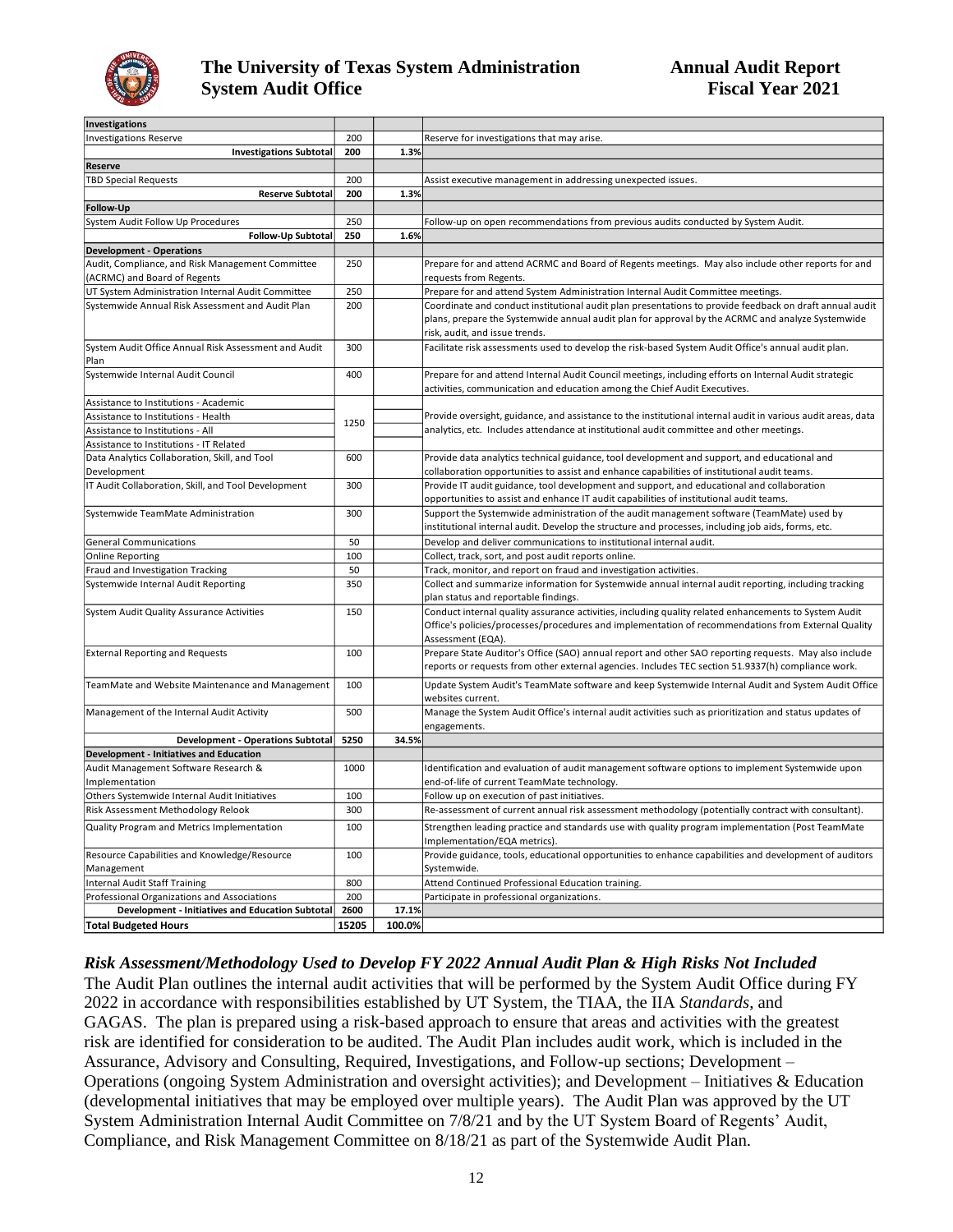<span id="page-14-0"></span>

The System Audit Office's risk assessment approach was accomplished by evaluating important strategic initiatives and operational objectives that were previously defined for each of the System Administration offices. Meetings were held with department heads, members of executive management, and other risk collaborators to review the activities, associated risks, and potential audits and consulting projects. Risks were ranked, based on probability and impact ratings, as well as past audit coverage and other interrelated risks. Engagements were identified to address the highest risks. In addition, the FY 2022 Audit Plan includes other required engagements and reserve time for unanticipated items.

As in past years, additional focus was placed on IT risk through collaboration with IT and Information Security leadership to identify and agree upon critical services and functions that could have a significant impact on business objectives. IT risks related to Title 1, Texas Administrative Code, Chapter 202 (Information Security Standards) are considered in the framework used to assess risk, and required information security control standards are included as criteria for all audits in which they apply. Additional focus continues to be placed on emerging and rapidly changing cybersecurity threats, and the FY 2022 Audit Plan includes an audit of cybersecurity and threat response. In addition, the FY 2022 plan includes hours to continue to monitor actions planned to address results from previous network assessment and cybersecurity incident response projects commissioned by the Information Security Office in prior years.

An audit of benefits proportionality for appropriation years 2019-2021 is required under Rider 8, page III-46, of the General Appropriations Act (87th Legislature), and is included in the FY 2022 Audit Plan. Because our prior audit of proportional benefits included AY 2019, only 2020 and 2021 are included this year. An audit of the contract monitoring process at System Administration was completed in FY 2019, and follow-up procedures conducted in FY 2020, which found four of the six recommendations were implemented. Follow-up on the remaining partially implemented recommendations will be performed in FY 2022. As in prior years, the FY 2022 audit plan includes an engagement to review procurement controls of group purchasing organizations applying to become accredited for use by UT System Administration and UT institutions. The FY 2022 Audit Plan does not include an internal audit related to expenditure transfers, capital budget controls, or other limitation or restriction in the General Appropriations Act; however, these areas may be reviewed as part of the external financial audit.

Additional high risks were identified in the general areas of information technology, auxiliary services, and facilities. While related engagements are not part of the FY 2022 Annual Audit Plan, there are other mitigating activities and follow-up engagements that address these risks.

### **VI.External Audit Services Procured in FY 2021**

The University of Texas System contracted with Deloitte & Touche, LLP (Deloitte) to perform an independent audit of the FY 2020 UT System financial statements (including stand-alone audits at some of the institutions) and an independent audit of the FY 2020 financial statements of The University of Texas/Texas A&M Investment Management Company (UTIMCO) Corporation, the Permanent University Fund, the General Endowment Fund, the Permanent Health Fund, the Long Term Fund, and the Intermediate Term Fund (collectively, the Funds). Also, Deloitte performed interim work for the audit of the UT System and Funds' FY 2021 financial statements.

In addition, UT System contracted with Deloitte to complete audits of Cancer Prevention Research Institute of Texas (CPRIT) grants at select UT institutions to conclude on the Schedule of Expenditures of State Awards for the CPRIT program and compliance over CPRIT programs (scope of FY 2020 grant activity). Other UT institutions may separately contract with other vendors to perform agreed-upon procedures.

The University of Texas System Administration contracted with Wolcott and Associates to perform benefit audits for the Office of Employee Benefits of employee and retiree medical and prescription insurance claims and contracted with R.L. Townsend and Associates to perform ongoing construction billing and final contract review audits for the Office of Capital Projects.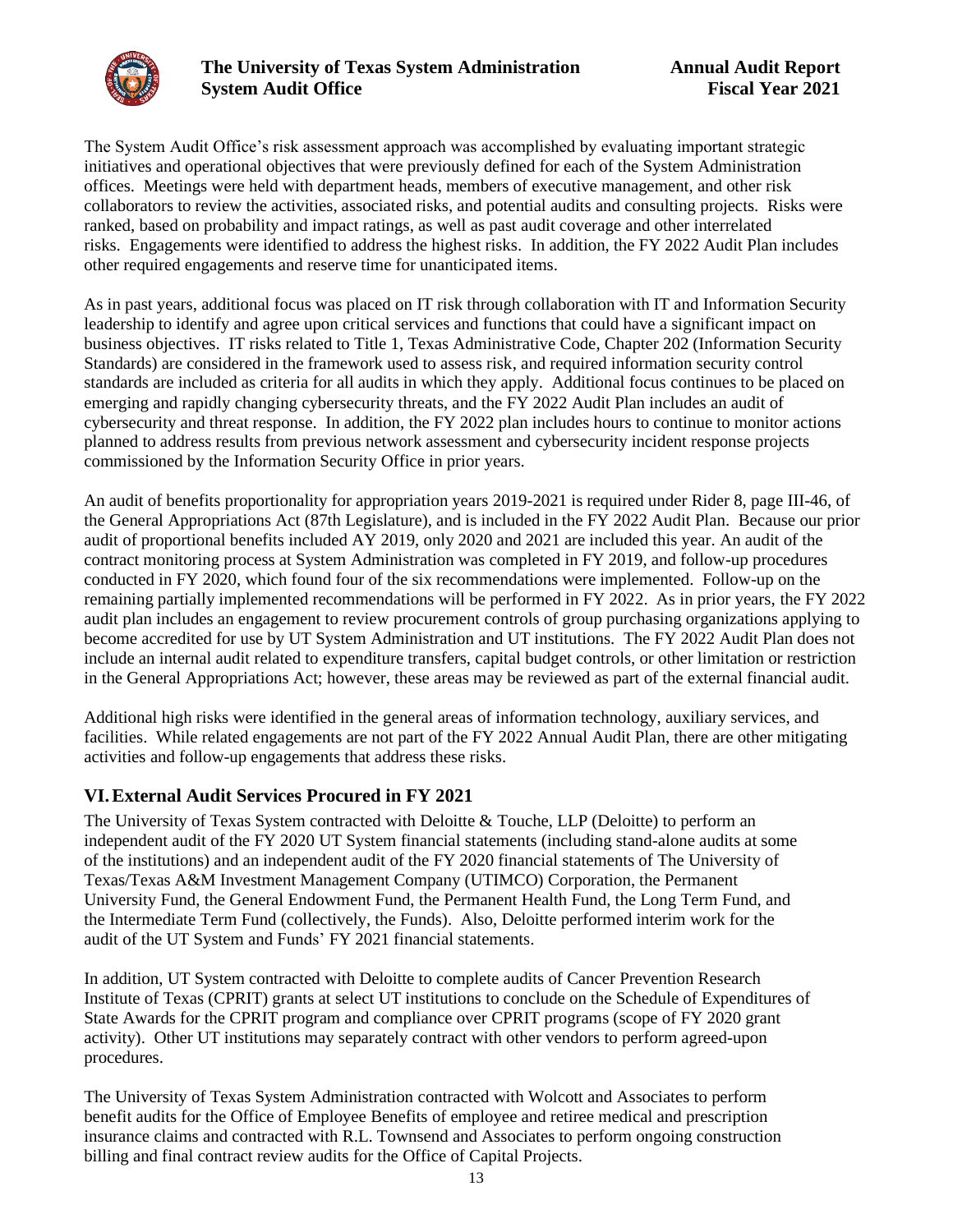<span id="page-15-0"></span>

### **VII. Reporting Suspected Fraud and Abuse**

Actions taken to implement the requirements of General Appropriations Act (87<sup>th</sup> Legislature), Article IX, Section 7.09, Fraud Reporting and Texas Government Code, Section 321.022 include:

- SAO fraud reporting link on the bottom right of UT System homepage [\(http://www.utsystem.edu/\)](http://www.utsystem.edu/)
- UT System policy UTS 118 pertaining to fraudulent activities, including coordination of investigations and reporting of suspected fraud [\(https://www.utsystem.edu/sites/policy-library/policies/uts-118-dishonest-or-fraudulent-activities\)](https://www.utsystem.edu/sites/policy-library/policies/uts-118-dishonest-or-fraudulent-activities)
- UT System Hotline, which provides employees a way to report instances of suspected wrongdoing [\(https://www.utsystem.edu/offices/systemwide-compliance/hotline\)](https://www.utsystem.edu/offices/systemwide-compliance/hotline), including a link to report suspected fraud, waste, and abuse involving state funds to the SAO [\(https://sao.fraud.texas.gov/\)](https://sao.fraud.texas.gov/)
- The System Audit Office continues coordination with the Offices of Systemwide Compliance and General Counsel regarding a Systemwide fraud reporting protocol and tool to help ensure consistent and timely communication.

## **VIII. Contracting Audits**

Senate Bill 65 (86th Legislature, Regular Session) requires the SAO to assign a level of contract monitoring to each of the 25 largest state agencies in a state fiscal year as determined by the Legislative Budget Board (LBB). The rating is based on a variety of factors, including the results of an audit of an applicable agency's contracts and contract processes and controls conducted by the agency's internal auditors.

UT System Administration is one of the 25 designated state agencies. To assist the SAO in performing this function, audit reports related to contracts and contract processes and controls completed by UT System Administration in the last five years (fiscal years 2017 to current) are included below.

| <b>Report Title</b>                                                | <b>Report Date</b> | Follow-Up                                                                                                                                                     |
|--------------------------------------------------------------------|--------------------|---------------------------------------------------------------------------------------------------------------------------------------------------------------|
| Compliance Review - TEC 51.9337                                    | 11/01/2016         | Not applicable                                                                                                                                                |
| <b>UTMDACC Procurement Special Review</b>                          | 01/31/2017         | Not applicable                                                                                                                                                |
| Contracting and Procurement Process Audit                          | 01/27/2017         | Not applicable.<br>Improvements were<br>planned and in process<br>when the audit was<br>conducted; therefore, no<br>management action plans<br>were required. |
| <b>GPO</b> Accreditation Application Reviews                       | 05/19/2017         | Not applicable                                                                                                                                                |
| <b>UTSW Procurement Special Review</b>                             | 05/30/2017         | Not applicable                                                                                                                                                |
| <b>UTMDACC Procurement Special Review</b>                          | 07/18/2017         | Not applicable                                                                                                                                                |
| GPO Control Validation Review - UT Supply<br><b>Chain Alliance</b> | 08/18/2017         | Not applicable                                                                                                                                                |
| Compliance Review - TEC 51.9337                                    | 10/24/2017         | Not applicable                                                                                                                                                |
| GPO Control Validation Review - E&I                                | 08/20/2018         | Not applicable                                                                                                                                                |
| GPO Accreditation Application Reviews                              | 08/27/2018         | Not applicable                                                                                                                                                |
| Compliance Review - TEC 51.9337                                    | 10/31/2018         | Not applicable                                                                                                                                                |
| <b>Contract Monitoring Process Audit</b>                           | 07/11/2019         | Partially implemented (4<br>of 6 recommendations)                                                                                                             |
| GPO Control Validation Review - Premier Inc.                       | 07/31/2019         | Not applicable                                                                                                                                                |